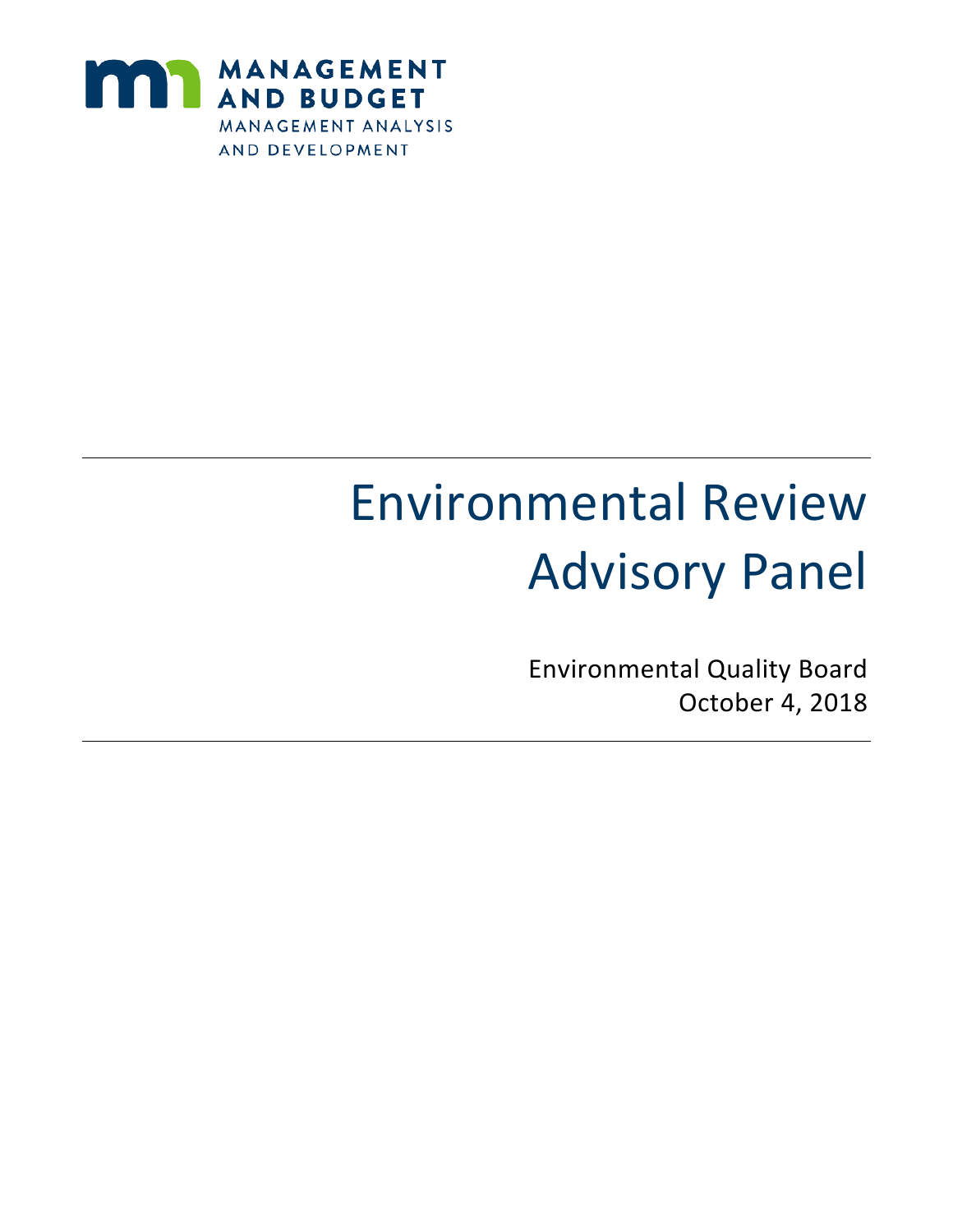### **Project Team**

Lisa Anderson Henriët Hendriks Barbara Tuckner

#### **Enterprise Director, MAD**

Ryan Church

### **Assistant Director**

Beth Bibus

### **Contact Information**

Telephone: 651-259-3800 Email: Management.Analysis@state.mn.us Fax: 651-797-1311 Website: mn.gov/mmb/mad

Address: 658 Cedar Street Centennial Office Building Room 300 Saint Paul, Minnesota 55155

### **Management Analysis and Development**

Management Analysis and Development is Minnesota government's in-house fee-for-service management consulting group. We have over 30 years of experience helping public managers increase their organizations' effectiveness and efficiency. We provide quality management consultation services to local, regional, state, and federal government agencies and public institutions.

### **Alternative Formats**

Upon request, this document can be made available in alternative formats by calling 651-259-3800.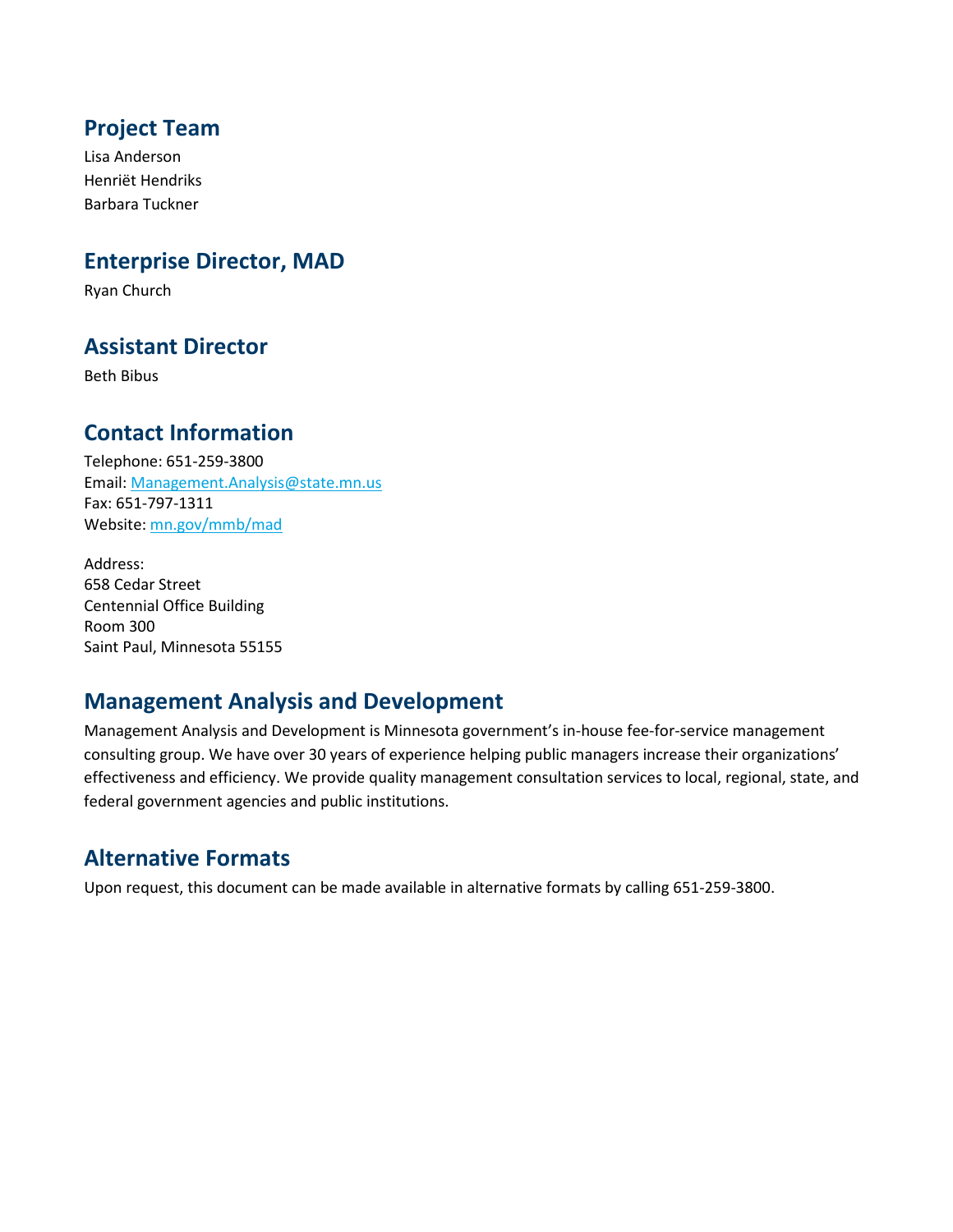## **Table of contents**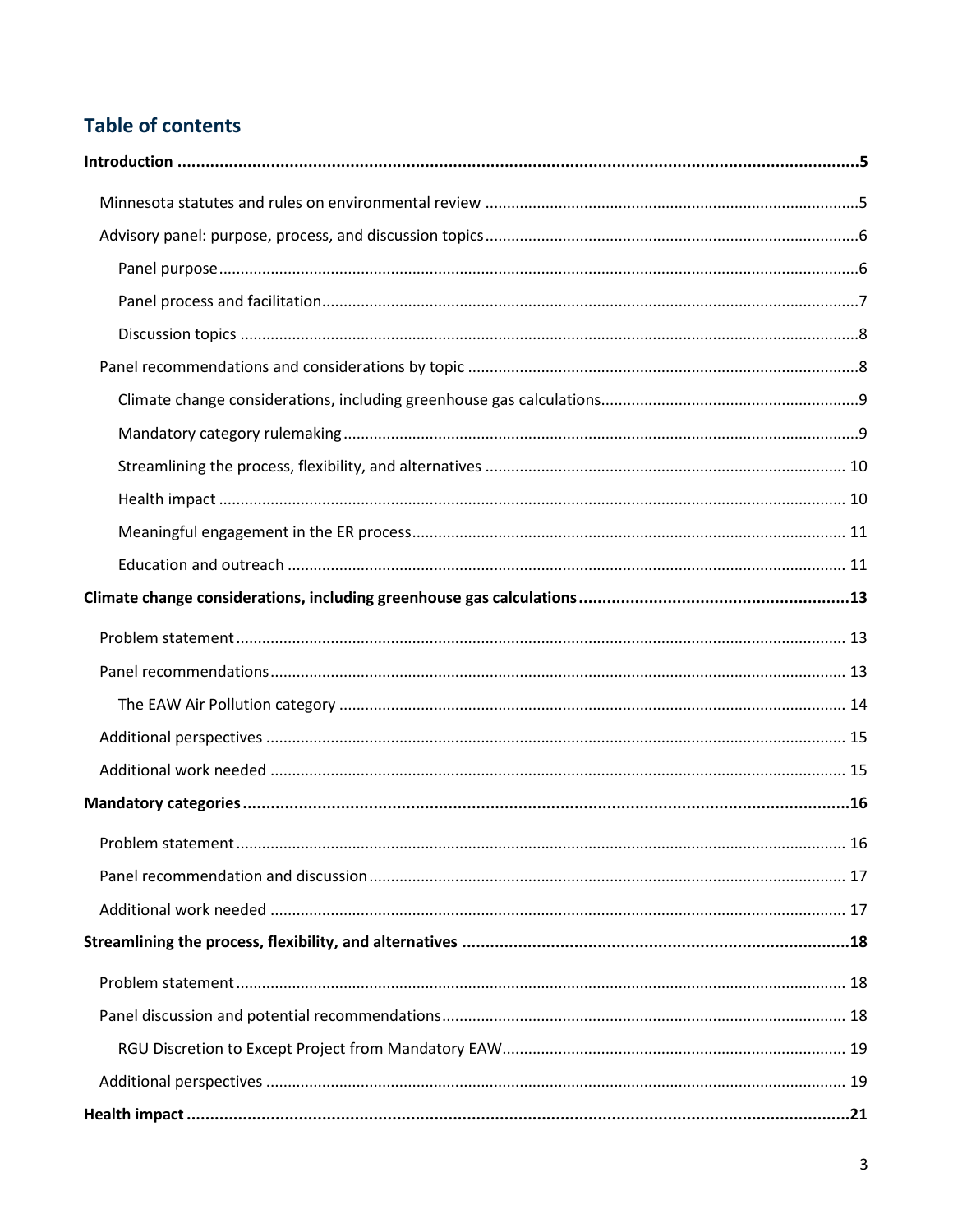| Appendix B: Possible draft rule language "RGU Discretion to Except Project from Mandatory EAW"27 |  |
|--------------------------------------------------------------------------------------------------|--|
|                                                                                                  |  |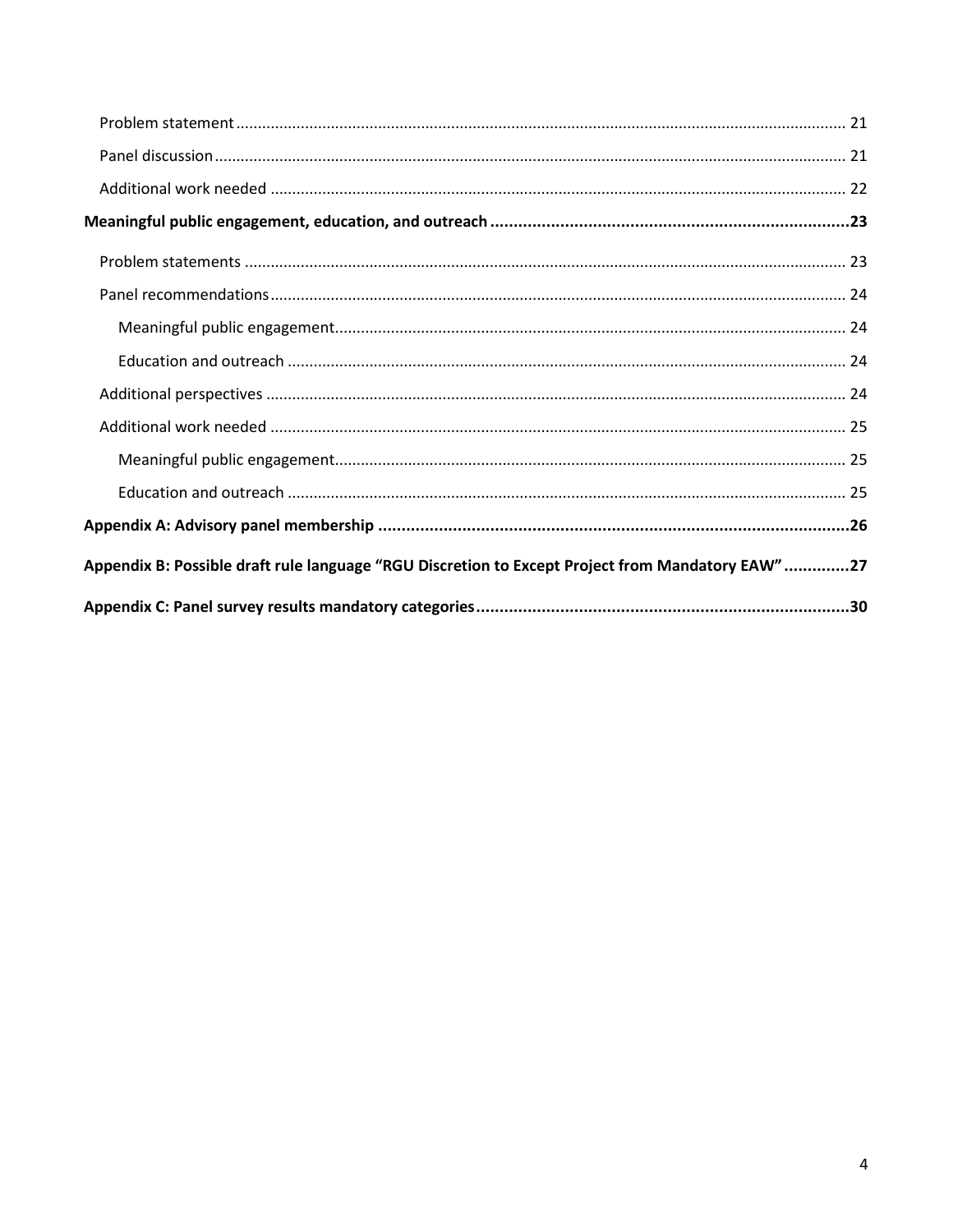# <span id="page-4-0"></span>**Introduction**

The Environmental Quality Board (EQB) has a general responsibility to "monitor the effectiveness" and "take appropriate measures to modify and improve" the effectiveness of the environmental review (ER) rules.<sup>[1](#page-4-2)</sup> Over the past few years, EQB staff have initiated several opportunities for public engagement, including surveys of responsible governmental units (RGUs) and citizens to monitor ER effectiveness, and stakeholder engagement to inform the Mandatory Categories rulemaking.

At times, these initiatives resulted in conflicting and competing process improvement recommendations. In February 2017, the EQB convened an advisory panel composed of members with diverse viewpoints to see if they could reach consensus and propose changes to modernize the ER program. This report documents the advisory panel's work, including the panel process, the panel's recommendations, and additional perspectives.

# <span id="page-4-1"></span>**Minnesota statutes and rules on environmental review**

The Minnesota Environmental Policy Act (MEPA) of 1973 established a formal process for investigating the environmental impact of major development projects. The purpose of the review is to provide information about a project's environmental impacts before approvals or necessary permits are issued. Each review is assigned to a unit of government, the RGU, which can be a local government, state agency, or joint powers organization. Environmental review applies to public and private development projects that are site specific and contemplate on-the-ground environmental changes. Projects such as building projects, feedlots, shopping centers, mining operations, and residential developments are subject to review.

MEPA's purpose is codified in Minnesota Statutes, section 116D.01:

*The purposes of Laws 1973, chapter 412, are: (a) to declare a state policy that will encourage productive and enjoyable harmony between human beings and their environment; (b) to promote efforts that will prevent or eliminate damage to the environment and biosphere and stimulate the health and welfare of human beings; and (c) to enrich the understanding of the ecological systems and natural resources important to the state and to the nation.*

The ER process further operates according to rules adopted by the EQB. In particular, Minnesota Rules states:

*The Minnesota Environmental Policy Act recognizes that the restoration and maintenance of environmental quality is critically important to our welfare. The act also recognizes that human activity has a profound and often adverse impact on the environment. A first step in achieving a more harmonious relationship between human activity and the environment is understanding the impact which a proposed project will have on the environment. The purpose of [these rules] is to aid in providing that understanding through the preparation and public review of environmental documents.[2](#page-4-3)*

<span id="page-4-2"></span> <sup>1</sup> Minnesota Rules, part 4410.0400.

<span id="page-4-3"></span><sup>2</sup> Minnesota Rules, part 4410.0300, subp.3.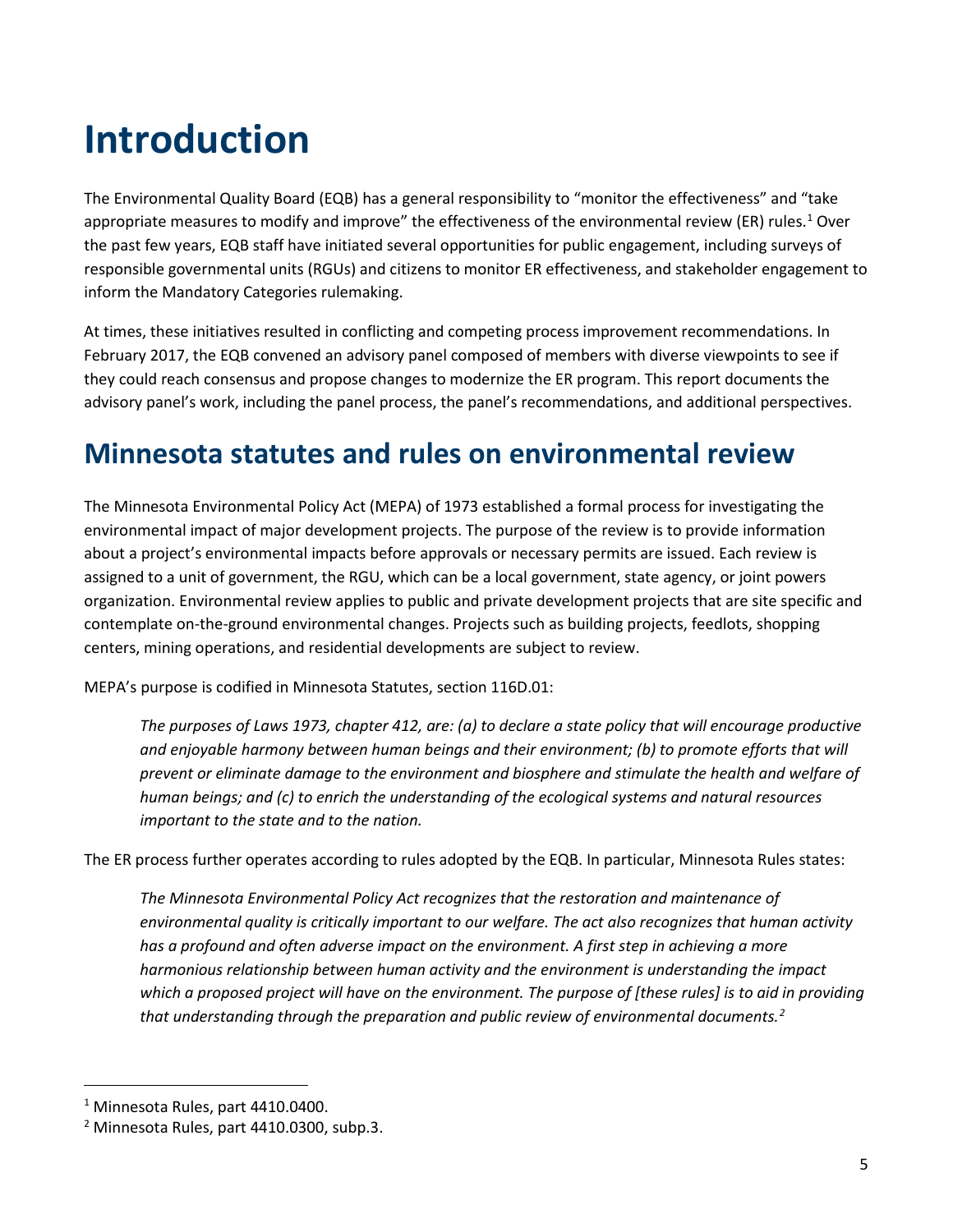Minnesota Rules state that the ER process is designed to:

*A. provide usable information to the project proposer, governmental decision makers and the public concerning the primary environmental effects of a proposed project;*

*B. provide the public with systematic access to decision makers, which will help to maintain public awareness of environmental concerns and encourage accountability in public and private decision making;*

*C. delegate authority and responsibility for environmental review to the governmental unit most closely involved in the project;*

*D. reduce delay and uncertainty in the environmental review process; and E. eliminate duplication.[3](#page-5-2)*

ER documents serve as "guides in issuing, amending, and denying permits and carrying out other responsibilities of governmental units to avoid or minimize adverse environmental effects and to restore and enhance environmental quality."[4](#page-5-3) As such, they provide decision makers with information about the potential environmental effects of a proposed project. ER documents are also used by the public to help ensure meaningful input into the decision-making process.

There are generally three types of analysis documents prepared through environmental review: an Environmental Assessment Worksheet (EAW), an Environmental Impact Statement (EIS), and/or an Alternative Urban Areawide Review (AUAR).

# <span id="page-5-0"></span>**Advisory panel: purpose, process, and discussion topics**

### <span id="page-5-1"></span>**Panel purpose**

 $\overline{\phantom{a}}$ 

The EQB has statutory authority to convene advisory panels to provide recommendations and guidance for program improvement.<sup>[5](#page-5-4)</sup> As part of its underlying authority, and to implement a 2015 session law,<sup>[6](#page-5-5)</sup> the EQB initiated an ER mandatory categories rulemaking in 2016. Many of the comments received during this process addressed larger policy questions that fell outside of the scope of the rulemaking process, including human health impacts, climate change considerations, alternative review, and environmental justice.

In response, the EQB convened "an advisory panel charged with modernizing and improving the effectiveness and efficiency of the ER program."[7](#page-5-6) The purpose of the panel was "to review the ER program, identify areas of

<span id="page-5-2"></span><sup>&</sup>lt;sup>3</sup> Minnesota Rules, part 4410.0300, subp.4.

<span id="page-5-3"></span><sup>4</sup> Minnesota Rules, part 4410.0300, subp.3.

<span id="page-5-4"></span><sup>5</sup> Minnesota Statutes, section 116D.03, subd. 2.

<span id="page-5-5"></span> $6$  Minnesota Session Law, 2015, 1<sup>st</sup> Special Session, chapter 4, article 3, section 2, subdivision 5: "\$500,000 the first year from the general fund is a onetime appropriation to the Environmental Quality Board for activities to streamline the environmental review process."

<span id="page-5-6"></span> $<sup>7</sup>$  From the EQB's Advisory Panel Charter.</sup>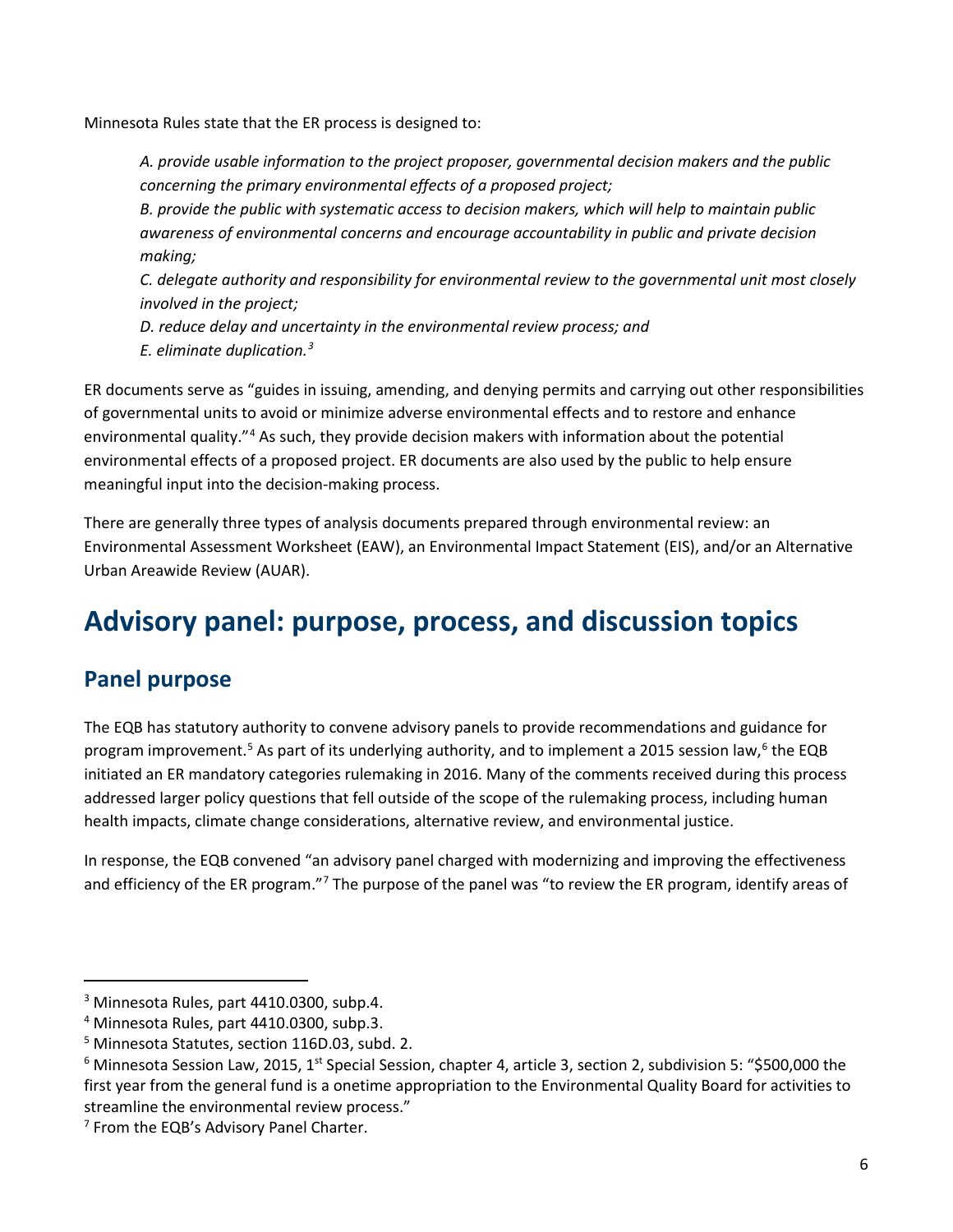concern, and propose changes to modernize the program."[8](#page-6-1) The panel's charter further established that the panel's activities and recommendations were to be documented in a report.

Specifically, the advisory panel had the following objectives:

- 1. Provide suggestions for modernizing and improving the effectiveness and efficiency of the ER program.
- 2. Review issue-focused suggestions from the public and stakeholders, and guide the EQB in larger policy questions and shifts.
- 3. Participate in a forum where members with disparate worldviews are able to arrive at solutions for the benefit of Minnesota.

## <span id="page-6-0"></span>**Panel process and facilitation**

Interested individuals submitted application letters to the EQB. Fifteen individuals were selected, representing citizens, environmental organizations, industry, project proposers, ER practitioners (state agency and local government staff responsible for conducting ER assessments), and consultants, who often act as technical experts in preparing ER documents. A list of panel members can be found i[n Appendix](#page-25-0) A. The panel reflected a wide range of perspectives, although the EQB recognized that some voices were not at the table. Meetings were open to the public and opportunities were provided for public comment and panel members indicated the public comments informed and impacted their discussions and recommendations. However, there is a large, unmet demand for broader, ongoing participation in this discussion.

The panel was comprised of people with different, sometimes opposing, points of view brought together with the intent to provide a more holistic view of the issues and challenges facing the current ER process. The EQB's goal was to explore where consensus and compromise could be identified among ER stakeholders, as well as to better understand the barriers when consensus was not possible. While people with similar views might more easily reach consensus, a collaboration among stakeholders with opposing views can lead to recommendations that address all potential concerns and can facilitate implementation of such recommendations.<sup>[9](#page-6-2)</sup>

The EQB retained Management Analysis and Development (MAD) of Minnesota Management and Budget to provide independent consulting on the design, facilitation, and documentation of the panel process. With input from MAD consultants, EQB staff designed monthly meeting agendas and objectives. During each panel meeting, MAD consultants facilitated panel discussions and provided panel members the opportunity to share their views on the monthly discussion topic and questions posed in the meeting agendas. The objective of each meeting was to explore similarities and differences in panel members' perspectives, document consensus recommendations, and note divergent or dissenting views. After each meeting, EQB staff summarized the panel recommendations and divergent views, and reported these back to the panel for further revision. The goal was to have every panel member's voice reflected in consensus recommendations or, if no consensus could be reached, report the various opinions of panel members.

l

<span id="page-6-1"></span> $8$  Ibid.

<span id="page-6-2"></span> $9$  For more information on the process of developing consensus, see Hartnett, Tim. The Basics of Consensus Decision-Making[. https://www.consensusdecisionmaking.org/#TheBasics,](https://www.consensusdecisionmaking.org/#TheBasics) accessed July 17, 2018.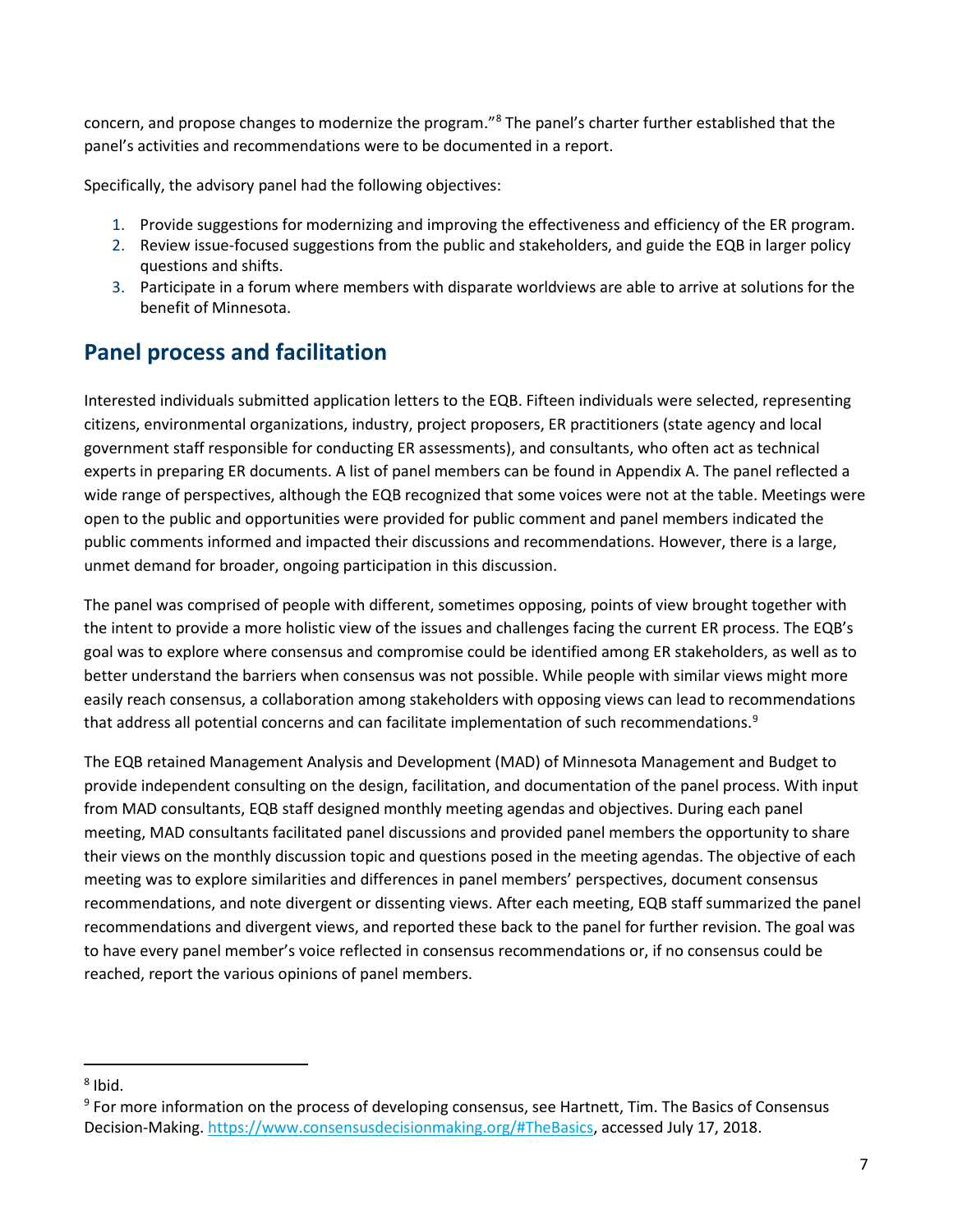The full panel met monthly over the course of one year (February 2017 to February 2018), with two workgroups meeting in March and June 2018. The full panel's last meeting took place in August 2018. Each panel meeting was about three hours long and was held at the Minnesota Pollution Control Agency in Saint Paul, with the exception of the August 2017 meeting which was held in Duluth. Panel meetings were open to the public and each meeting included a public comment period, typically about 15 to 30 minutes toward the end of the meeting. The EQB documented the panel process on its website, where it posted proposed meeting dates, meeting agendas, minutes, and supporting documents.[10](#page-7-2)

## <span id="page-7-0"></span>**Discussion topics**

Based on the advice of the panel, the following schedule of topics was established for each month's panel discussion:

- 1. Climate change considerations, including greenhouse gas calculations (April and May 2017).
- 2. Mandatory category rulemaking (June 2017).
- 3. Relationship between approval processes (permitting and planning) and environmental review (July 2017).
- 4. Health impact (August 2017).
- 5. Meaningful engagement in the ER process (September 2017).
- 6. Flexibility and alternatives to the ER process (November and December 2017).
- 7. Engagement, education, and outreach (January 2018).

The first two meetings in February and March 2017 were used to establish panel ground rules, explore panel members' visions of success, and solicit feedback on discussion topics. The October 2017 and February 2018 meetings were used to vet draft recommendations with the panel. During the final panel meeting in August 2018, the panel reviewed and finalized the report.

To build on the progress made by the panel, some panel member volunteers and EQB staff met to augment the panel agenda. Two workgroups were formed on climate change considerations and streamlining and alternative review to further refine panel recommendations. These workgroups met in March and June 2018. EQB staff also reached out to panel members in between meetings to solicit feedback on draft recommendations and future panel meetings.

# <span id="page-7-1"></span>**Panel recommendations and considerations by topic**

Below is a summary of recommendations and considerations that the panel discussed by topic. The recommendations generally reflect the views of a majority of panel members, although the makeup of the majority varies from topic to topic.<sup>[11](#page-7-3)</sup> The panel did not reach consensus on a complete set of recommendations<sup>[12](#page-7-4)</sup> nor does the report present every recommendation the panel discussed. Each section of the

<span id="page-7-2"></span><sup>&</sup>lt;sup>10</sup> See EQB's website for links to these materials and a list of meeting details: [https://www.eqb.state.mn.us/content/environmental-review-advisory-panel.](https://www.eqb.state.mn.us/content/environmental-review-advisory-panel)

<span id="page-7-3"></span> $11$  The panel did not take formal votes on individual recommendations.

<span id="page-7-4"></span> $12$  Consensus is defined here as a proposed solution or recommendation that is acceptable to all and that everyone can live with even if it is not necessarily their preferred option.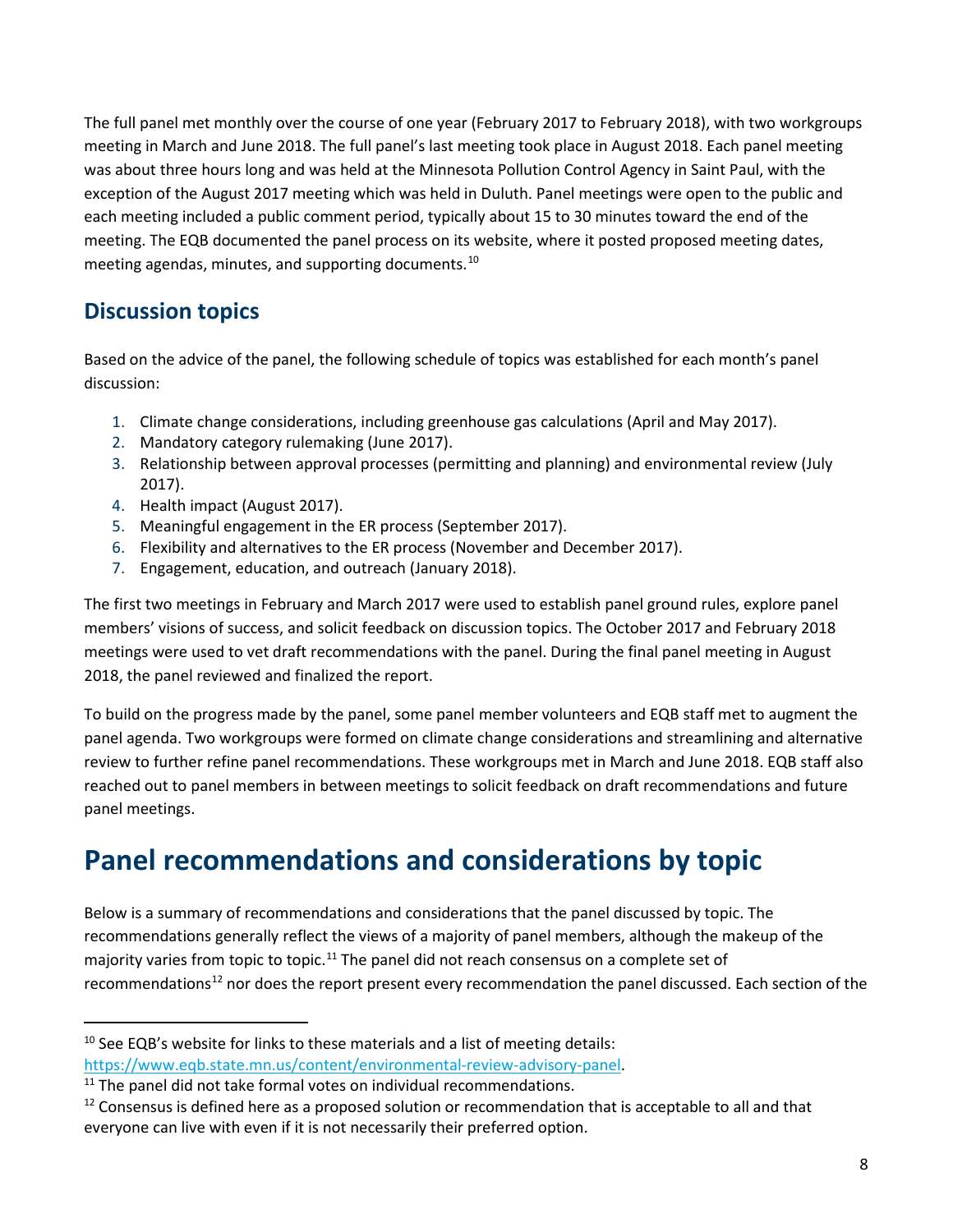report covers these recommendations and considerations in more detail, including alternative views. Sections also detail topics or questions that might need further discussion.

## <span id="page-8-0"></span>**Climate change considerations, including greenhouse gas calculations**

**Problem statement**: There isn't a consistent approach for assessing climate change-related impacts in the ER process.

#### **Panel recommendations**:

 $\overline{\phantom{a}}$ 

- 1. To support RGUs in the quantification of their GHG emissions in metric tons of carbon dioxide equivalent for all mandatory categories, the EQB should develop and disseminate guidance and tools, including a consistent and simple calculation method.
- 2. All EAWs should provide a narrative discussion of the project's climate adaptation planning and emission mitigation opportunities. $13$
- 3. Additional stakeholder engagement should take place before any recommendations are implemented.

The panel had considerable discussion as to whether recommendations #1 and #2 should be applied to all mandatory categories, all types of RGUs (state and local), and all project types as well as projects with different levels of significance.

## <span id="page-8-1"></span>**Mandatory category rulemaking**

**Problem statement**: Some mandatory categories and thresholds may be confusing and not align with recent program updates.

#### **Panel discussion included the following considerations**:

- 1. Broaden the scope of categories that were identified in the proposed 2017 rulemaking to include panel recommendations for specific categories (see pag[e 17\)](#page-16-0).
- 2. Identify all categories that have thresholds for applicability and affirm with RGUs with permitting authority if those thresholds are still appropriate; make changes if needed.
- 3. Evaluate and eliminate some existing categories, if those project types no longer have the potential for significant environmental effects.
- 4. Ensure mandatory categories are easily understood and the thresholds are relevant.

<span id="page-8-2"></span> $13$  Question #16 on the current EAW form includes the following on emission mitigation: "Stationary source emissions - Describe the type, sources, quantities and compositions of any emissions from stationary sources such as boilers or exhaust stacks. Include any hazardous air pollutants, criteria pollutants, and *any greenhouse gases*. Discuss effects to air quality including any sensitive receptors, human health or applicable regulatory criteria. Include a discussion of any methods used assess the project's effect on air quality and the results of that assessment. *Identify pollution control equipment and other measures that will be taken to avoid, minimize, or mitigate adverse effects from stationary source emissions*." (emphasis added).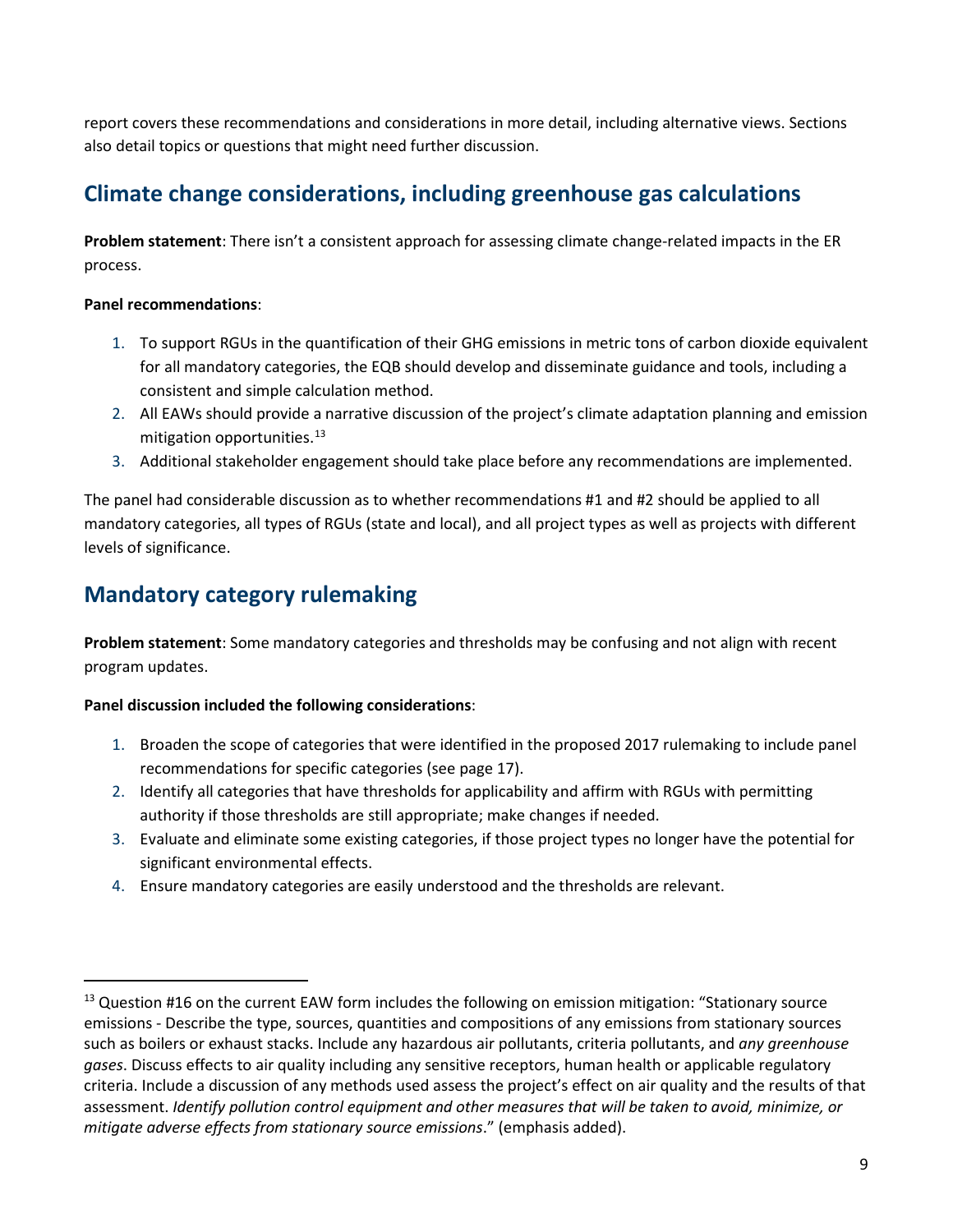## <span id="page-9-0"></span>**Streamlining the process, flexibility, and alternatives**

#### **Problem statements**:

- The intersection between federal, state and local permitting requirements can sometimes result in redundancies that needlessly slow the process.
- The current ER process might not allow enough flexibility when potential environmental effects are evaluated under multiple regulatory processes.

#### **Panel recommendations**:

- 1. The EQB should review and update as needed, existing guidance and rules relative to developing a scoped EAW.
- 2. The EQB should consider a pilot for a new process for an application for exception to an EAW when an EAW is mandatory pursuant to Minnesota Rules 4410.1000.
- 3. Instead of an "expedited" process, a new process for an "application for exception" should be created.<sup>[14](#page-9-2)</sup>
	- o The process would be similar to the petition process, except that it would be initiated by a project proposer for an exception.
	- o A project proposer could submit an application, with sufficient information that an RGU would be able to use the criteria in Minnesota Rules 4410.1700 to decide whether an EAW must be prepared because the project may have has the potential for significant environmental effects.

Other workgroup considerations for developing an application for exception process included:

- The ability of the public to file an "objection" to the decision, and appeal directly to the EQB.
- Using similar criteria for the decision as the petition process found in Minnesota Rules 4410.1100.

## <span id="page-9-1"></span>**Health impact**

**Problem statement**: There isn't a consistent approach for assessing all aspects of health in the ER process.

#### **Panel discussion**:

 $\overline{\phantom{a}}$ 

The panel was not able to reach agreement on recommendations around health impact but discussed the following topics and potential options:

- Panel members disagreed to what extent health is currently incorporated into environmental review. Some panel members believe health is incorporated through air, noise, and water standards, whereas other panel members noted that health equity or community-wide health impacts are currently not (consistently) addressed in the ER process.
- Panel members discussed how to define health in environmental review but could not reach agreement.
- The panel discussed Health Impact Assessments (HIAs) as a tool to augment environmental review in certain situations.

<span id="page-9-2"></span><sup>&</sup>lt;sup>14</sup> The panel discussed possible draft rule language for such an exception, which can be found in [Appendix B.](#page-26-0)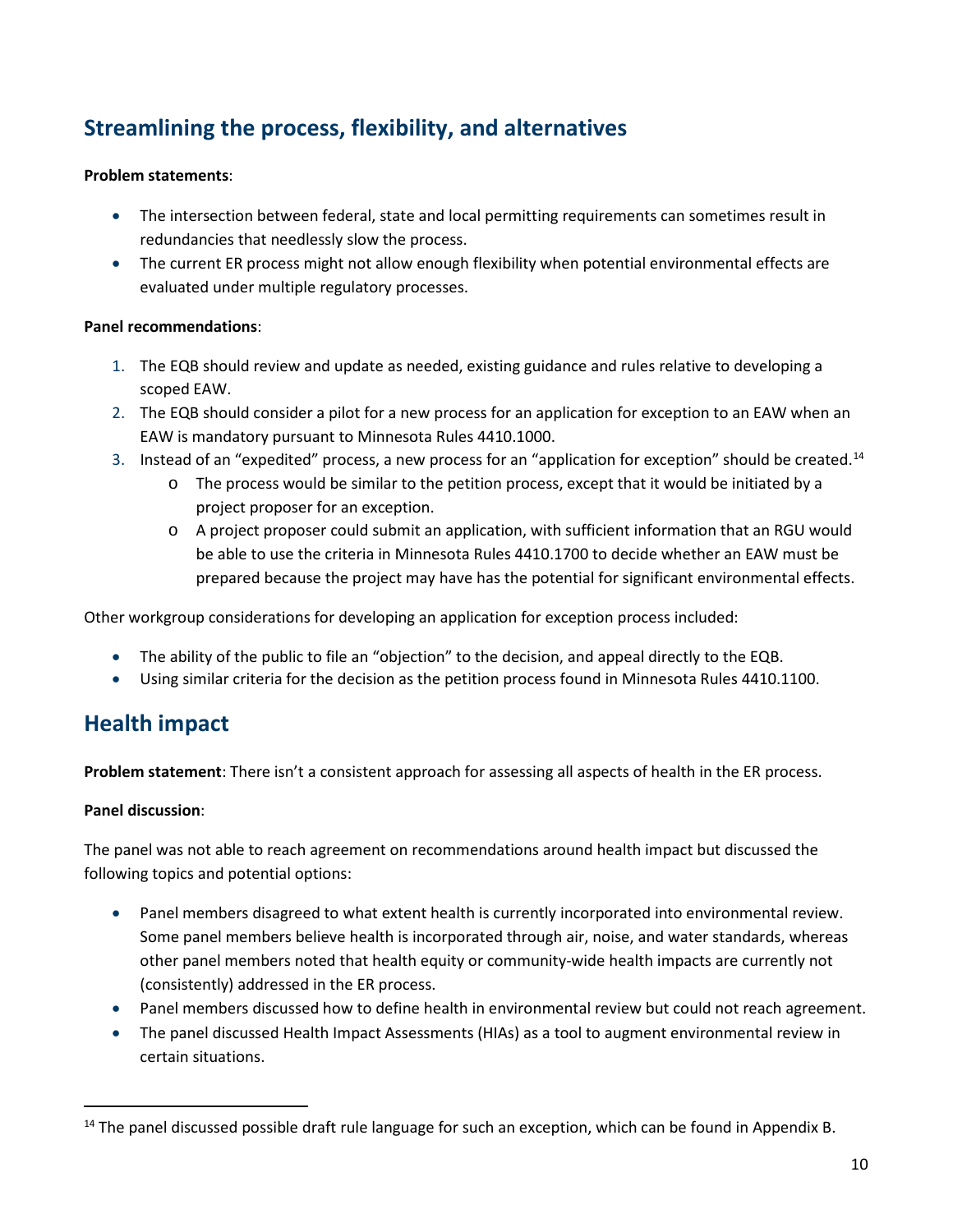- The panel agreed that the EQB should provide more guidance on how to incorporate human health impacts into environmental review. Moreover, this guidance should provide a variety of options, including but not limited to how to complete the EAW form with greater human health impacts considered in each question; using EAWs as a screening tool for an HIA; including HIAs in EISs particularly in scoping of the EIS and any other method that could better integrate a human health perspective into ER.
- A number of panel members commented on how to gather additional stakeholder input on this topic, suggesting such opportunities for additional input could address some of the questions around health.

## <span id="page-10-0"></span>**Meaningful engagement in the ER process**

**Problem statement**: Competing needs and different levels of understanding between project proposers, RGUs, and the public can result in ineffective public engagement in the ER process.

#### **Panel recommendations**:

- 1. The EQB should more actively recruit tribal representatives on future panels as the panel observed a lack of representation of tribal voices in the ER process.
- 2. The ER program should intentionally recruit and engage diverse audiences, with particular emphasis on people who are traditionally underrepresented and underserved.
- 3. Recommend RGUs to use accepted best practices for public engagement that are appropriate for their project needs.
	- o The EQB should continually identify, document, and disseminate define best practices through its website; trainings or workshops for RGUs, project proposers, and consultants; and supporting documents.
- 4. Encourage RGUs to bring the public into project discussions early in the process and provide guidance for initiating conversations with the public.
- 5. Add a question on the EAW form that asks project proposers and RGUs to describe the public engagement process.
	- o The form should also specify opportunities for public participation in other approval processes.
- 6. A concise summary in plain language should be provided at the beginning of the ER document.

#### <span id="page-10-1"></span>**Education and outreach**

**Problem statement**: Project proposers, RGUs, and the public need more information and training about the ER process, how environmental review relates to other regulatory processes, and best practices for public engagement.

#### **Panel recommendations:**

- 1. The EQB should develop best practices around notification policy, including tribal notification.
- 2. EQB should facilitate technical support from state experts for topic areas outside of their permitting authority.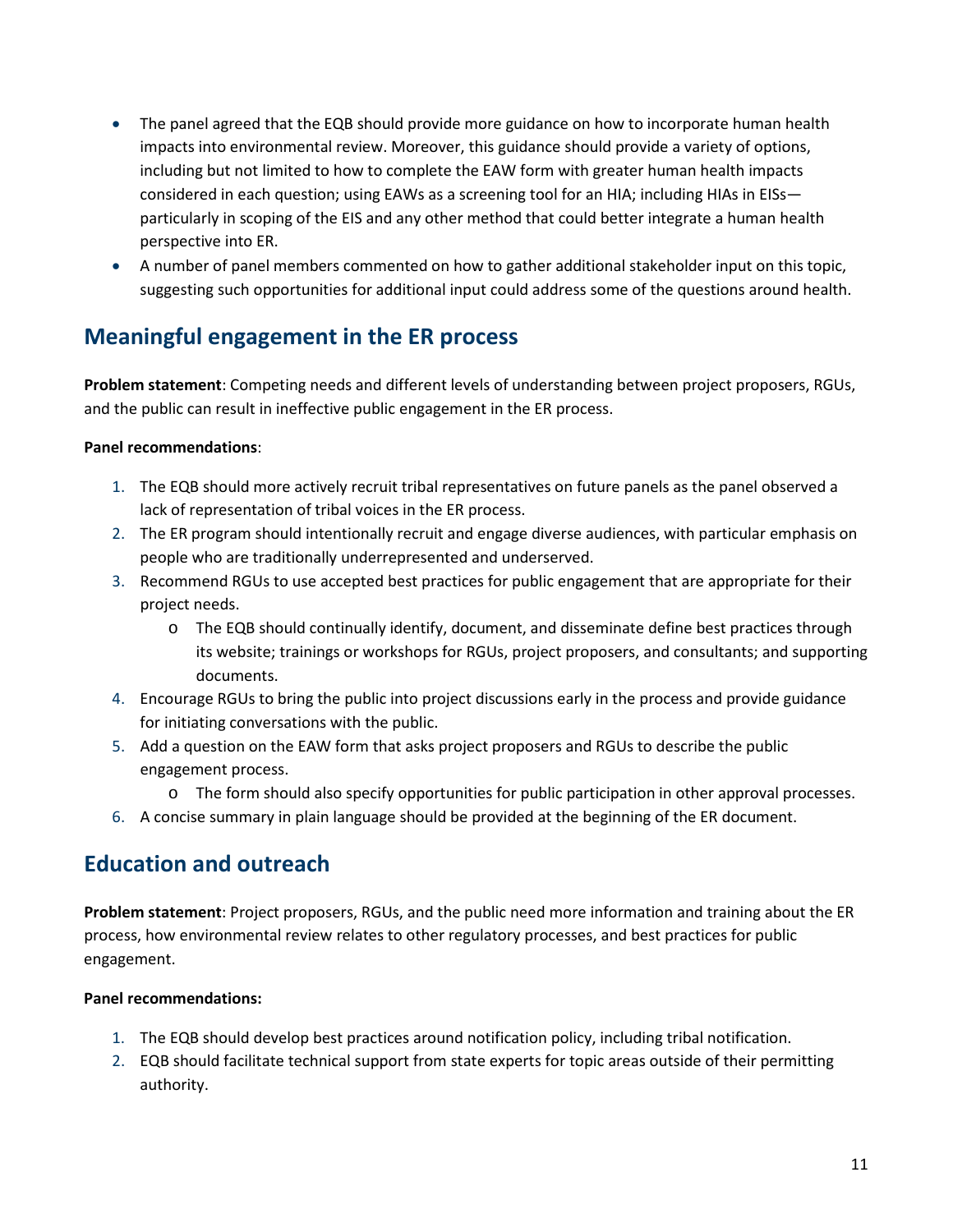- 3. The EQB should build capacity among RGUs, project proposers, and consultants to advance effective public engagement.
	- o The EQB should continuously identify, document, and disseminate best practices through its website; trainings for RGUs, project proposers, and consultants; workshops for sharing best practices among practitioners; and supporting documents.
- 4. Provide training for local RGUs to ensure consistent approaches for implementing Minnesota Rules 4410.
- 5. Convene a practitioners group of RGUs, specialized consultants, and other interested parties for recurring meetings to increase information sharing and identification of new and emerging issues.

The following sections document the panel discussions and recommendations by topic, including dissenting views, additional work needed, and next steps.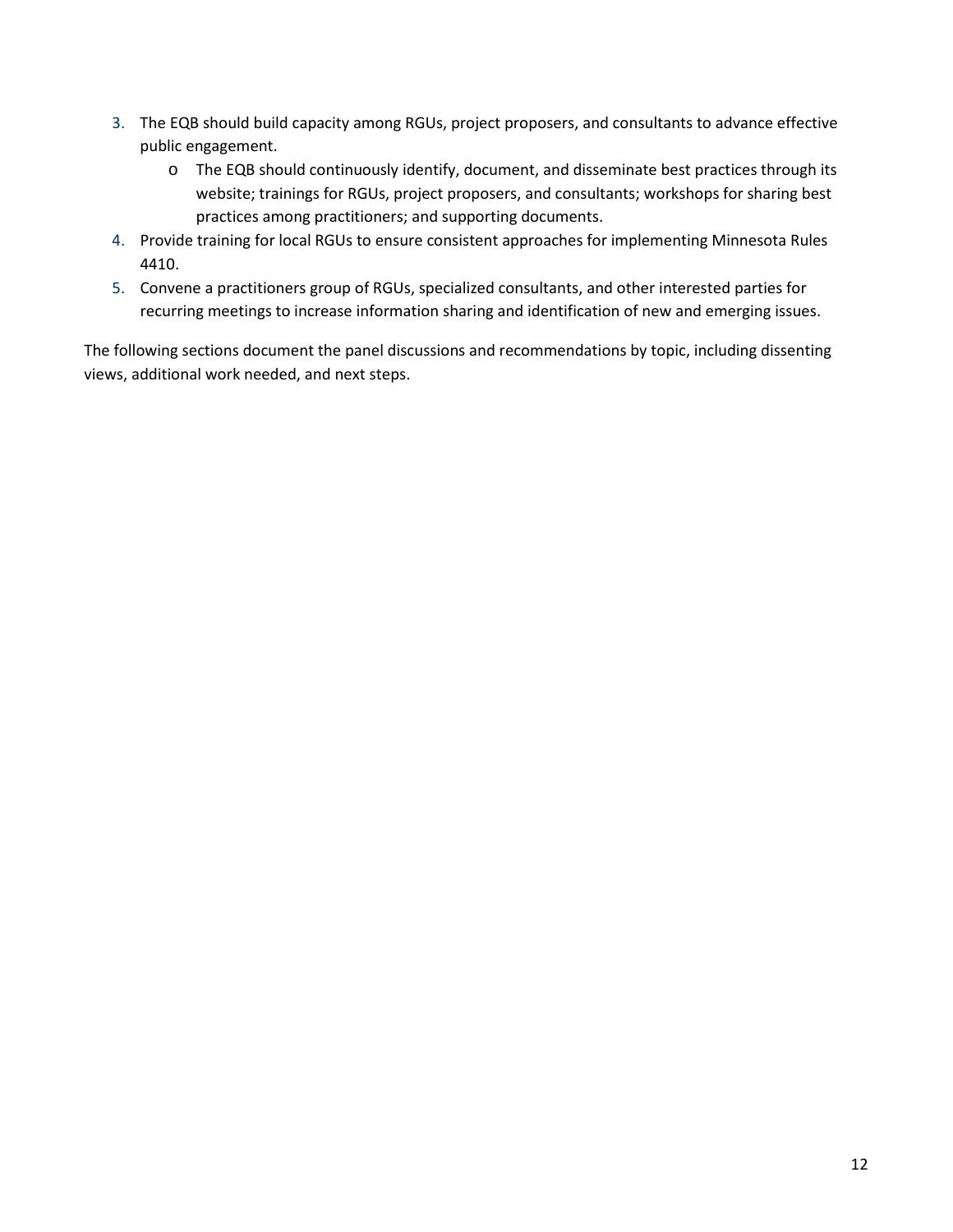# <span id="page-12-0"></span>**Climate change considerations, including greenhouse gas calculations**

During the April and May 2017 meetings, the panel discussed the use of greenhouse gas (GHG) calculations and climate change analysis in the ER process. The panel also discussed the use of GHG calculations as a threshold for the EAW Air Pollution category. Specifically, the panel discussed the following questions:

- What does a GHG calculation tell us?
- What does a climate change analysis tell us?
- How does that information fulfill MEPA's purpose?
- What are the challenges to doing GHG calculations?
- What are the challenges to doing a climate change analysis?
- How does this group define a climate change analysis in environmental review?
- At a minimum, what should be considered in a climate change analysis?
- Which project types/EAW and EIS categories should complete a GHG calculation?
- Which project types/EAW and EIS categories should complete a broader climate change analysis?

## <span id="page-12-1"></span>**Problem statement**

 $\overline{\phantom{a}}$ 

The panel agreed upon the following problem statement:

*There isn't a consistent approach for assessing climate change-related impacts in the environmental review process.[15](#page-12-3)*

# <span id="page-12-2"></span>**Panel recommendations**

Based on initial panel discussions during the April and May 2017 meetings, and additional work by the workgroup on climate change, the following recommendations emerged:

- 1. To support RGUs in the quantification of their GHG emissions in metric tons of carbon dioxide equivalent for all mandatory categories, the EQB should develop and disseminate guidance and tools, including a consistent and simple calculation method.
- 2. All EAWs should provide a narrative discussion of the project's climate adaptation planning and emission mitigation opportunities. [16](#page-12-4)

<span id="page-12-3"></span><sup>&</sup>lt;sup>15</sup> During the March 2018 meeting of the workgroup on climate change, panel members discussed whether this was the appropriate problem statement, with one member arguing it should also reference the role of environmental review in providing solutions to the problem. Another member disagreed, arguing the role of environmental review is not to solve problems but to assess and gather information. No alternative problem statements were offered.

<span id="page-12-4"></span><sup>&</sup>lt;sup>16</sup> Question #16 on the current EAW form includes the following on emission mitigation: "Stationary source emissions - Describe the type, sources, quantities and compositions of any emissions from stationary sources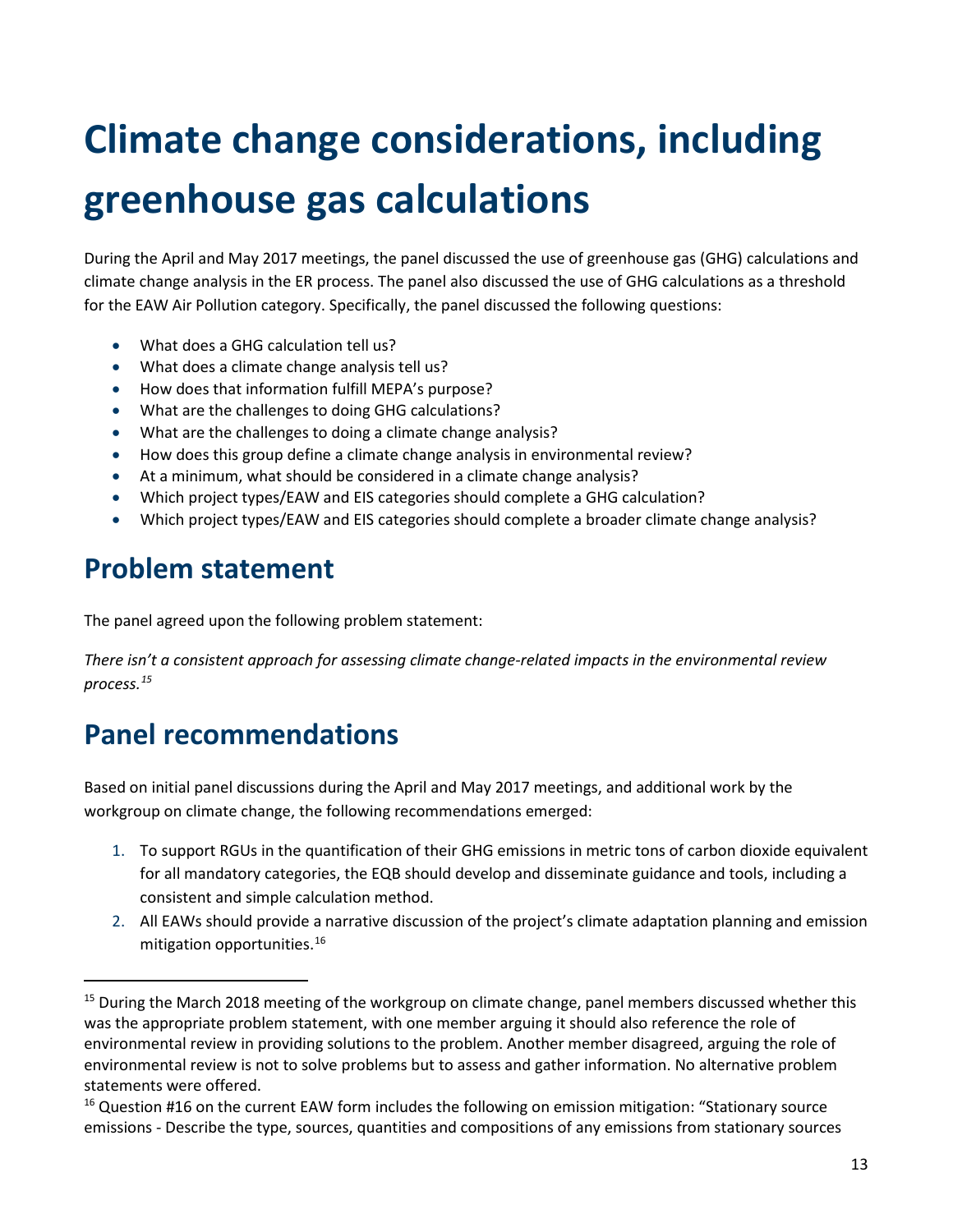3. Additional stakeholder engagement should take place before any recommendations are implemented.

The panel had considerable discussion as to whether recommendations #1 and #2 should be applied to all mandatory categories, all types of RGUs (state and local), and all project types as well as projects with different levels of significance.

The workgroup on climate change offered the following additional considerations:

- There is value in requiring projects to provide climate impact information in an EAW.
- No new mandatory category is needed; all existing mandatory categories should be required to provide the same information, using a consistent method.
	- o Consider a *de minimis* threshold for requiring climate impact analyses, rather than making any mandatory category "optional."
- Some type of adaptation assessment should be required, but more work with stakeholders and technical experts is needed for developing the specific approach.
- The following issues should be further evaluated by technical experts:
	- 1. How will the analyses be done?
	- 2. What will the analyses be used for?
		- Consider how the analyses will be relevant and provide context (a point of reference).
		- Consider legal implications to RGUs for what type of requirements are implemented.
	- 3. Consider how to balance the burden of doing analysis with benefit.
	- 4. Analyses should include assessment methods for agriculture and land conversion.

## <span id="page-13-0"></span>**The EAW Air Pollution category**

 $\overline{\phantom{a}}$ 

During the May 2017 meeting, the panel discussed the EAW Air Pollution category, which uses GHGs as a threshold. The full panel agreed that additional evaluation is needed on whether GHG emissions should be a standalone mandatory category threshold. Most panel members also agreed that some form of the EAW Air Pollution category should remain in rule.

There was no agreement, however, on changes to the threshold. A subset of panel members thinks the threshold should be lowered to 25,000 tons per year of GHG to align it with federal reporting requirements. Another subset wants the EQB to gather more data before changing the threshold. A final subset believes there should be no stand-alone GHG mandatory threshold due to rescission of the GHG Tailoring Rule, which served as the basis for EQB adopting the threshold and that the EQB should eliminate the EAW Air Pollution category.

The panel further discussed the connection between federal permitting and environmental review, recognizing the difference between the two processes and that the air pollution EAW category should not be connected to a federal air permit.

such as boilers or exhaust stacks. Include any hazardous air pollutants, criteria pollutants, and *any greenhouse gases*. Discuss effects to air quality including any sensitive receptors, human health or applicable regulatory criteria. Include a discussion of any methods used assess the project's effect on air quality and the results of that assessment. *Identify pollution control equipment and other measures that will be taken to avoid, minimize, or mitigate adverse effects from stationary source emissions*." (emphasis added).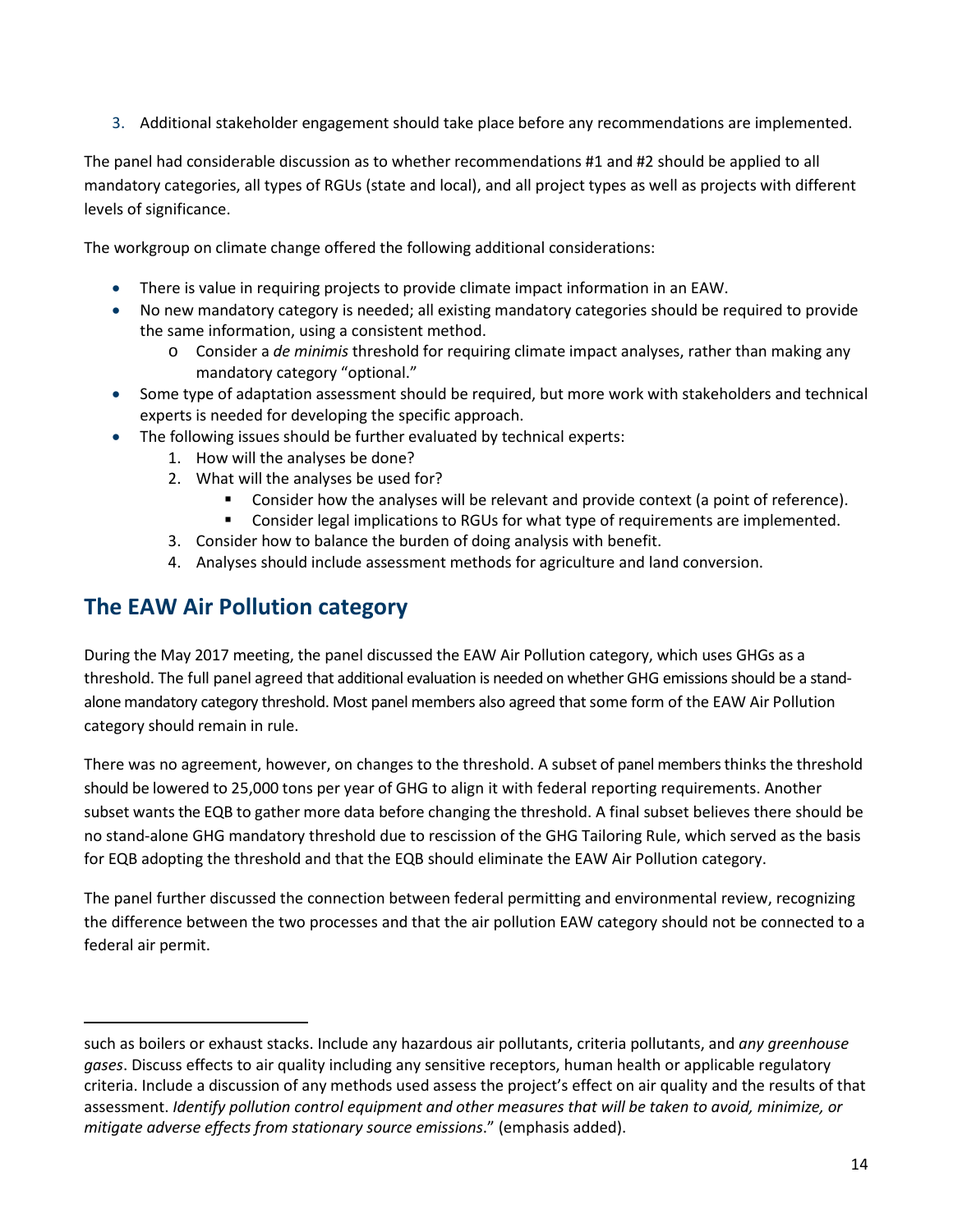# <span id="page-14-0"></span>**Additional perspectives**

Panel members shared the following additional feedback and dissenting views:

- The GHG and climate change assessment methods should be easy to evaluate with limited GHG expertise. Assessments also need to be easy to compute and not require consulting experts.
- Calculation methods and results should be meaningful and help inform decision makers.
- Potential climate-related impacts should be easily understood by the public. However, the panel offered varied opinions about what would be done with this information. Some panel members expressed large concern about how this would be mitigated and how it would impact significance.
- The EQB should consider how to include an assessment of the social cost of carbon for EIS analyses.
- Environmental review should allow for the tracking of cumulative impacts of projects on climate change.
- The EQB should consider a generic EIS for regenerative agriculture alternatives.
- EQB technical experts should review more scientific literature to provide a more realistic, factual basis on which to determine an appropriate threshold for mandatory EAWs and EISs.
- Current science should inform mitigation and restoration efforts.

# <span id="page-14-1"></span>**Additional work needed**

The panel identified the following items that need additional work:

- More information is needed for how offsets should be used.
- More work should be done to determine what data is available/needed for assessing cumulative impacts.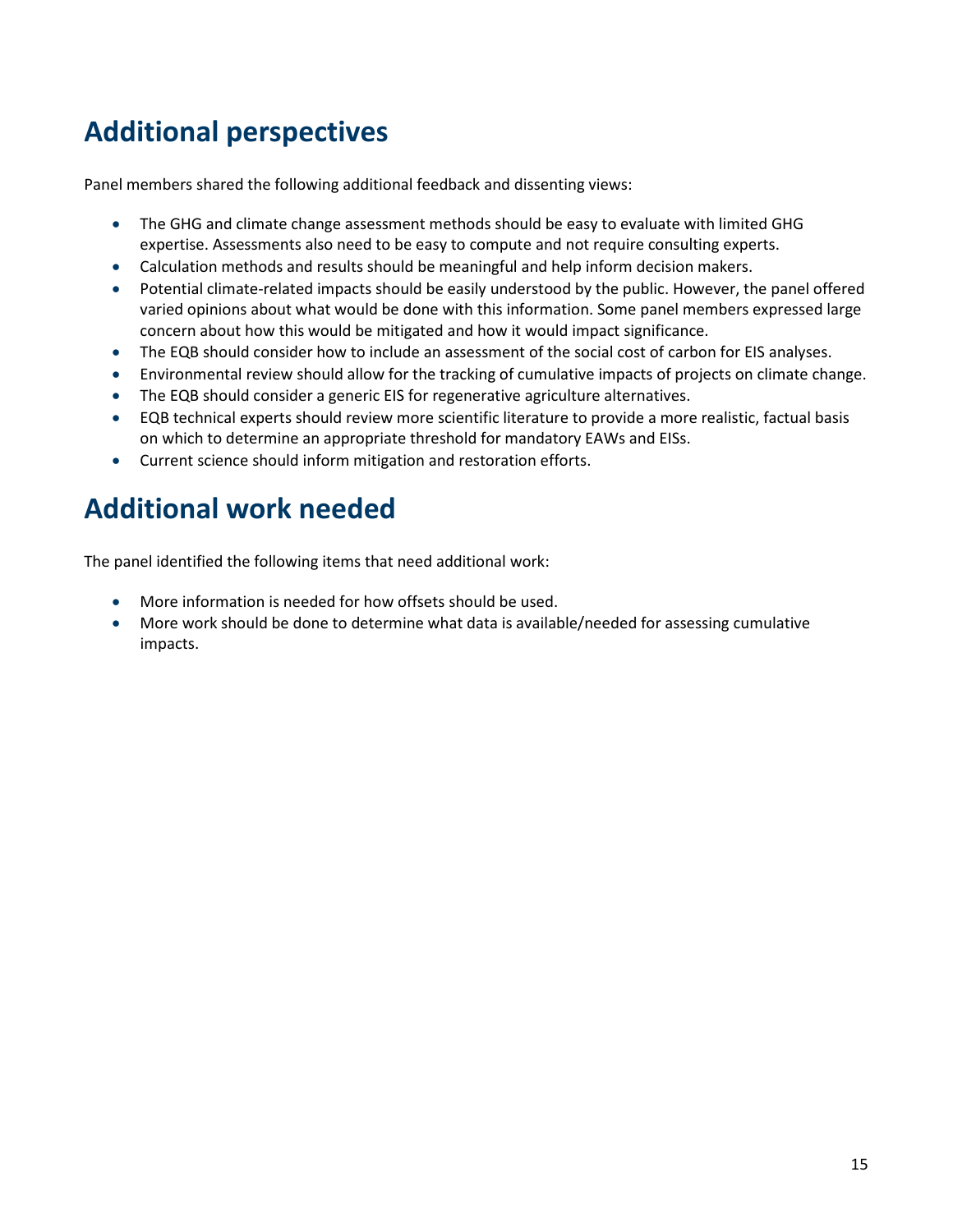# <span id="page-15-0"></span>**Mandatory categories**

During the June 2017 meeting, the panel discussed a number of mandatory categories for environmental review. Before the meeting took place, panel members filled out a survey sent out by EQB staff to collect feedback on the current mandatory categories. Based on the survey results (se[e Appendix C\)](#page-29-0), the panel discussed the following mandatory categories:

- Minnesota Rules 4410.4300, subp.2 and 4410.4400, subp.2 Nuclear fuels (EAW and EIS).
- Minnesota Rules 4410.4300, subp.11 Metallic mineral mining and processing (EAW).
- Minnesota Rules 4410.4300, subp.12 Nonmetallic mineral mining (EAW).
- Minnesota Rules 4410.4300, subp. 15 Air Pollution (EAW).
- Minnesota Rules 4410.4300, subp.19 and 4410.4400, subp.14 Residential development (EAW and EIS).
- Minnesota Rules 4410.4300, subp.19a and 4410.4400, subp.14a Residential development in shoreland outside Twin Cities (EAW and EIS).
- Minnesota Rules 4410.4300, subp.20 Resorts, campgrounds, and RV parks in shoreland (EAW).
- Minnesota Rules 4410.4300, subp.22 Highway projects (EAW).
- Minnesota Rules 4410.4300, subp.24 Water appropriations and impoundments (EAW).
- Minnesota Rules 4410.4300, subp.19 Animal feedlots (EAW).
- Minnesota Rules 4410.4300, subp.33 Communication towers (EAW).
- Minnesota Rules 4410.4300, subp.36a Land conversions in shoreland (EAW).

Other themes that emerged from the survey results included:

- Whether the ER program be applied broadly or narrowly to capture many or few projects, including whether to:
	- o Exclude environmental improvement projects from environmental review.
	- o Have fewer mandatory categories and more RGU discretion to order EAWs or AUARs.
	- o Decide if natural resources (such as wetlands, natural areas) and historical properties remain discrete categories just like project-type categories (such as nuclear fuels or residential developments).
- Clarification of the role of science when setting mandatory category thresholds.
- Clarification of the relationship between permitting and environmental review.

## <span id="page-15-1"></span>**Problem statement**

The panel agreed upon the following problem statement:

*Some mandatory categories and thresholds may be confusing and not align with recent program updates.*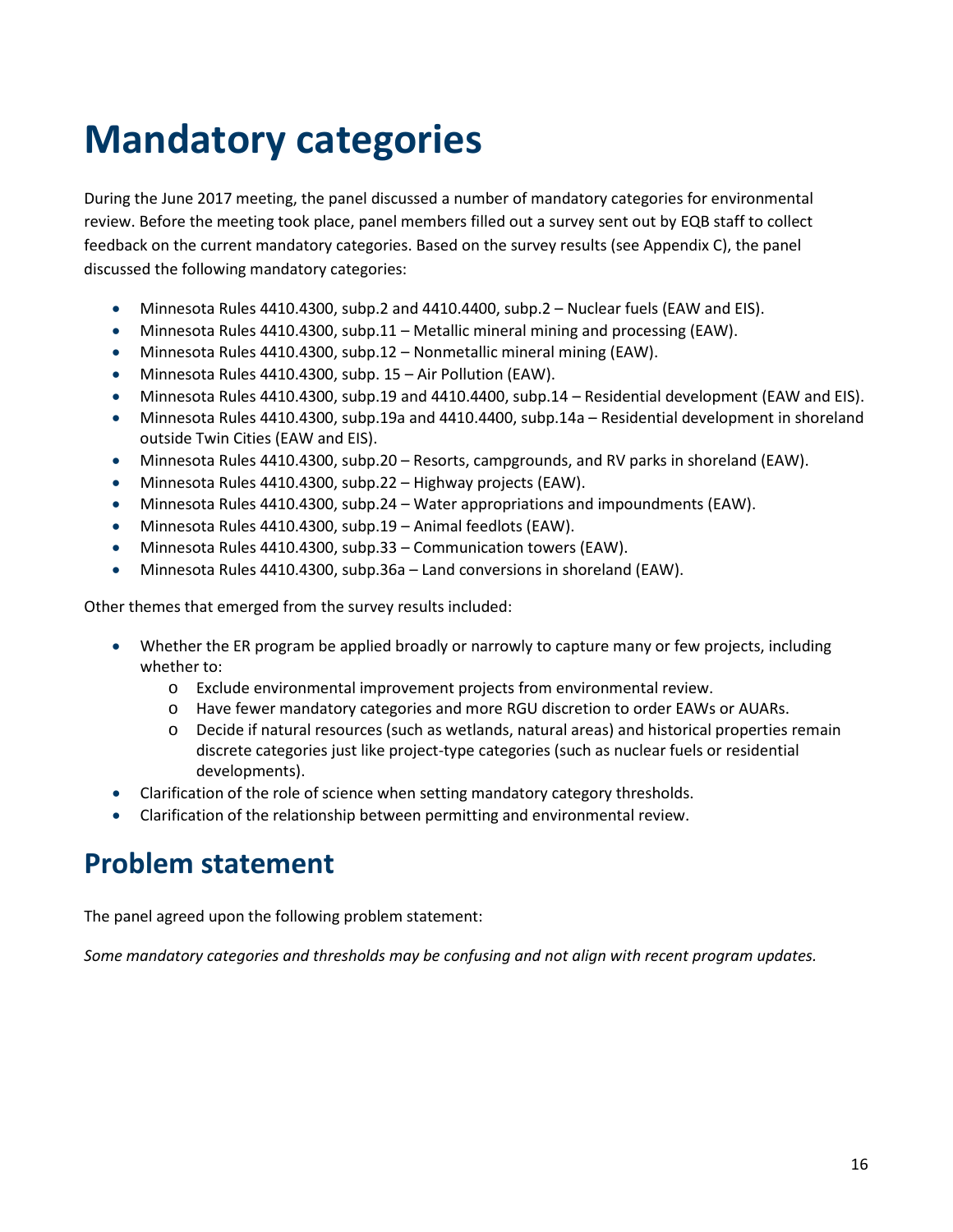# <span id="page-16-0"></span>**Panel recommendation and discussion**

The panel discussed the following mandatory categories and recommends EQB staff follows up with additional work on these categories:<sup>[17](#page-16-2)</sup>

- Minnesota Rules 4410.4300, subp.11 Metallic mineral mining and processing (EAW)
- Minnesota Rules 4410.4300, subp.12 Nonmetallic mineral mining (EAW)
- Minnesota Rules 4410.4300, subp.19 and 4410.4400, subp.14 Residential development (EAW and EIS)
- Minnesota Rules 4410.4300, subp.24 Water appropriations and impoundments (EAW)

The panel further discussed the following considerations:

- 1. Identify all categories that have thresholds for applicability and affirm with RGUs with permitting authority if those thresholds are still appropriate; make changes if needed.
- 2. Evaluate and eliminate some existing categories, if those project types no longer have the potential for significant environmental effects.
- 3. Ensure mandatory categories are easily understood and the thresholds are relevant.

The panel affirmed that while more evaluation of mandatory categories and thresholds is needed, panel members varied in the level of technical expertise and there is a need for RGUs with expertise in mandatory categories to be part of any potential revisions.

# <span id="page-16-1"></span>**Additional work needed**

- The EQB will need to work with applicable RGUs for newly recommended categories to affirm the need and recommendations for additional mandatory category changes.
- Additional evaluation by EQB and MPCA is needed to determine if GHG emissions should remain a stand-alone mandatory ER category and if the GHG threshold should be amended.

<span id="page-16-2"></span> $17$  Some panel members recognized they did not have the technical expertise to evaluate the mandatory categories.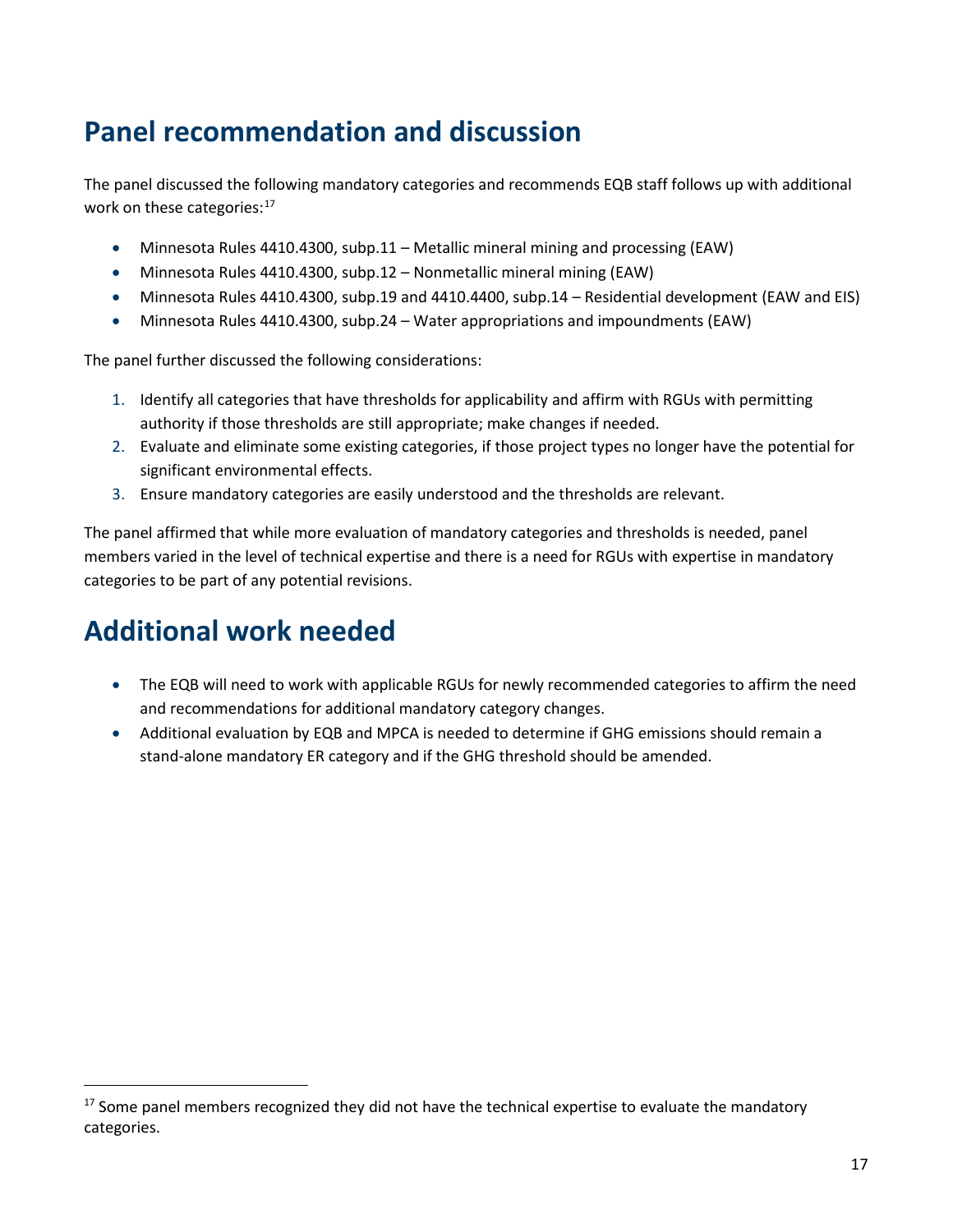# <span id="page-17-0"></span>**Streamlining the process, flexibility, and alternatives**

During the November and December 2017 meetings, the panel discussed approaches to streamlining the ER process, flexibility, and alternatives. Specifically, the panel discussed the following ideas for additional flexibility and alternatives to the ER process:

- 1. Allow RGUs and project proposers to scope what will be included in the EAW.
- 2. Allow other state processes, such as permit requirements and/or comprehensive plans, to substitute for, or (partially) satisfy, portions of the ER process.
- 3. Create "off-ramps" and "exclusions" for RGUs to use at their discretion.
- 4. Allow for a variance process or exemption petition.
- 5. Create an additional process—a hybrid between an EAW and an EIS.
- 6. Alternative public engagement process that could substitute for the current public notice requirements.

## <span id="page-17-1"></span>**Problem statement**

The panel agreed upon the following problem statements:

*The intersection between federal, state, and local permitting requirements can sometimes result in redundancies that needlessly slow the process.* 

*The current ER process might not allow enough flexibility when potential environmental effects are evaluated under multiple regulatory processes.*

# <span id="page-17-2"></span>**Panel discussion and potential recommendations**

While most panel members recognized the potential need for an alternative process, there was ongoing disagreement over how an alternative could be structured. There was also some lack of clarity and awareness about current alternatives allowed for in rule, and how information can be incorporated by reference.

Based on initial panel discussions during the November and December 2017 meetings, and additional work by the workgroup on Streamlining, Flexibility, and Alternatives, the panel offered the following recommendations:

- 1. The EQB should review, and update as needed, existing guidance and rules relative to developing a scoped EAW.
- 2. The EQB should consider a pilot for a new process for an application for exception to an EAW when an EAW is mandatory pursuant to Minnesota Rules 4410.1000.
- 3. Instead of an "expedited" process, a new process for an "application for exception" should be created.
	- o The process would be similar to the petition process, except that it would be initiated by a project proposer for an exemption.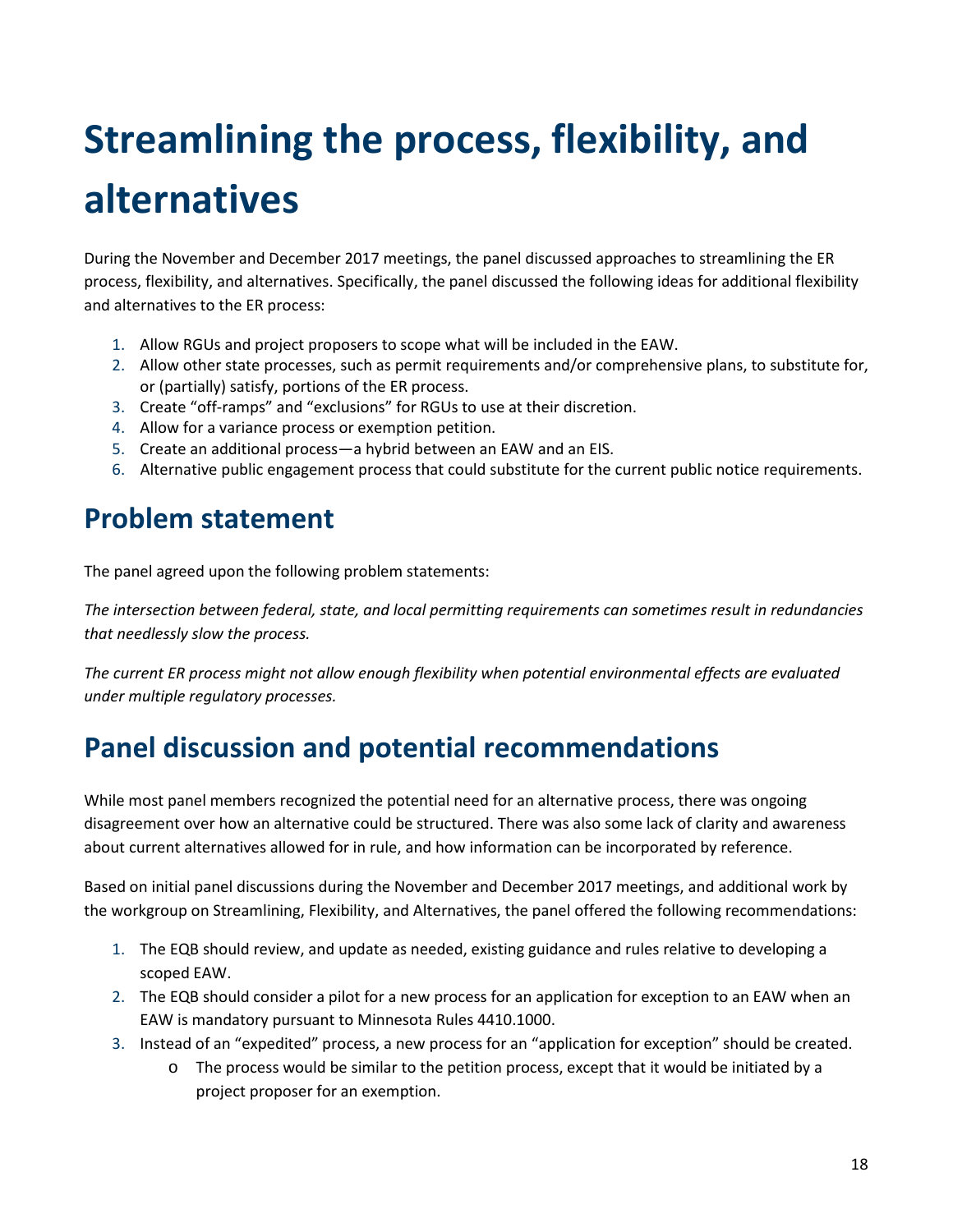o A project proposer could submit an application, with sufficient information that an RGU would be able to use the criteria in Minnesota Rules 4410.1700 to decide whether an EAW must be prepared because the project may have has the potential for significant environmental effects.

## <span id="page-18-0"></span>**RGU Discretion to Except Project from Mandatory EAW**

During the final panel meeting in August 2018, the panel discussed potential rule language drafted by a subset of panel members for a process to allow RGU discretion to except a project from a mandatory EAW. During the discussion of this draft rule language, the panel members strongly disagreed on a number of items, including:

- Whether an exception process is needed. Some panel members raised the question of what historical data exist to support the need for an exception process.
- What projects would be good candidates for an exception.
- How an objection should be considered, such as the number of people needed to sign onto an objection and the level of substantiation and materiality of the objection.
- Whether this should be a pilot program or not.
- The terminology used in the rule language, in particular the word "exception" versus "exemption" and the application of each term.

The panel did not come to an agreement on draft rule language; the version that was discussed in the final meeting (annotated to show disagreement) can be found in [Appendix B.](#page-26-0)

# <span id="page-18-1"></span>**Additional perspectives**

Some panel members expressed that they do not agree with the premise of the topic of alternative review.

Workgroup considerations for developing an application for exemption process included:

- The ability of the public to file an "objection" to the decision, and appeal directly to the EQB.
- Using similar criteria for the decision as the petition process found in Minnesota Rules 4410.1100.

The workgroup also discussed a number of options to introduce more flexibility into the ER process, including:

- 1. A pilot for exemption.
- 2. A pilot for a simplified EAW form.
- 3. EQB guidance on how to complete an EAW minimally, with more outreach to local RGUs.
- 4. A check list to determine project eligibility for an alternative process.

The proposed alternative form would only apply to proposed projects that:

- Can demonstrate that they would not meet the criteria for requiring an EAW (Minnesota Rules 4410.1700 subp.7);
- Are non-controversial; and
- Have already undergone a sufficient public review process.

The framework for the proposed alternative review process should consider: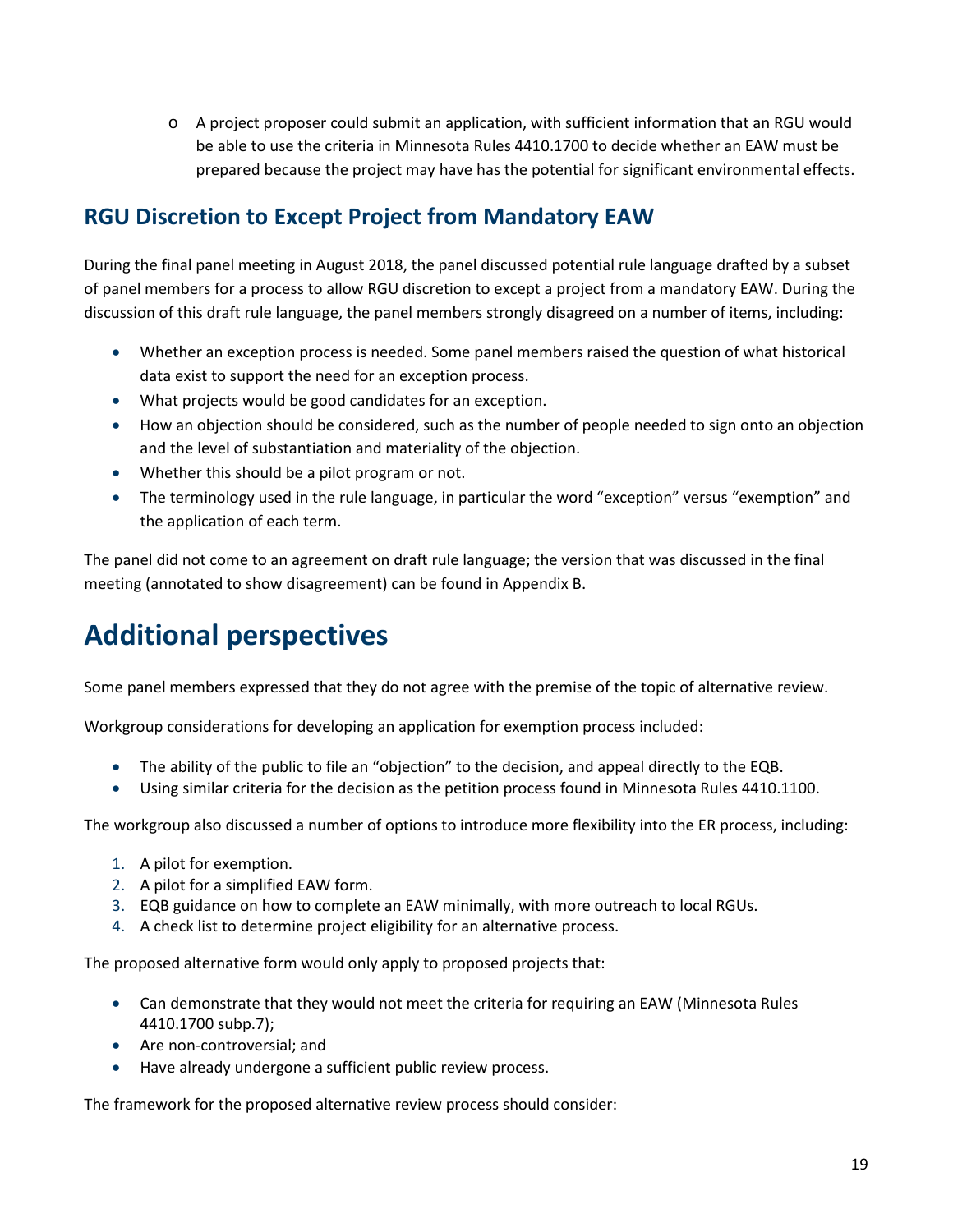- Timeliness: If the alternative process takes as long as the EAW process, then this approach have no value.
- Scope of review: The evaluation should be comprehensive enough to ensure that it can demonstrate the potential for significance.
- The opportunity for the public to participate in the approval decision.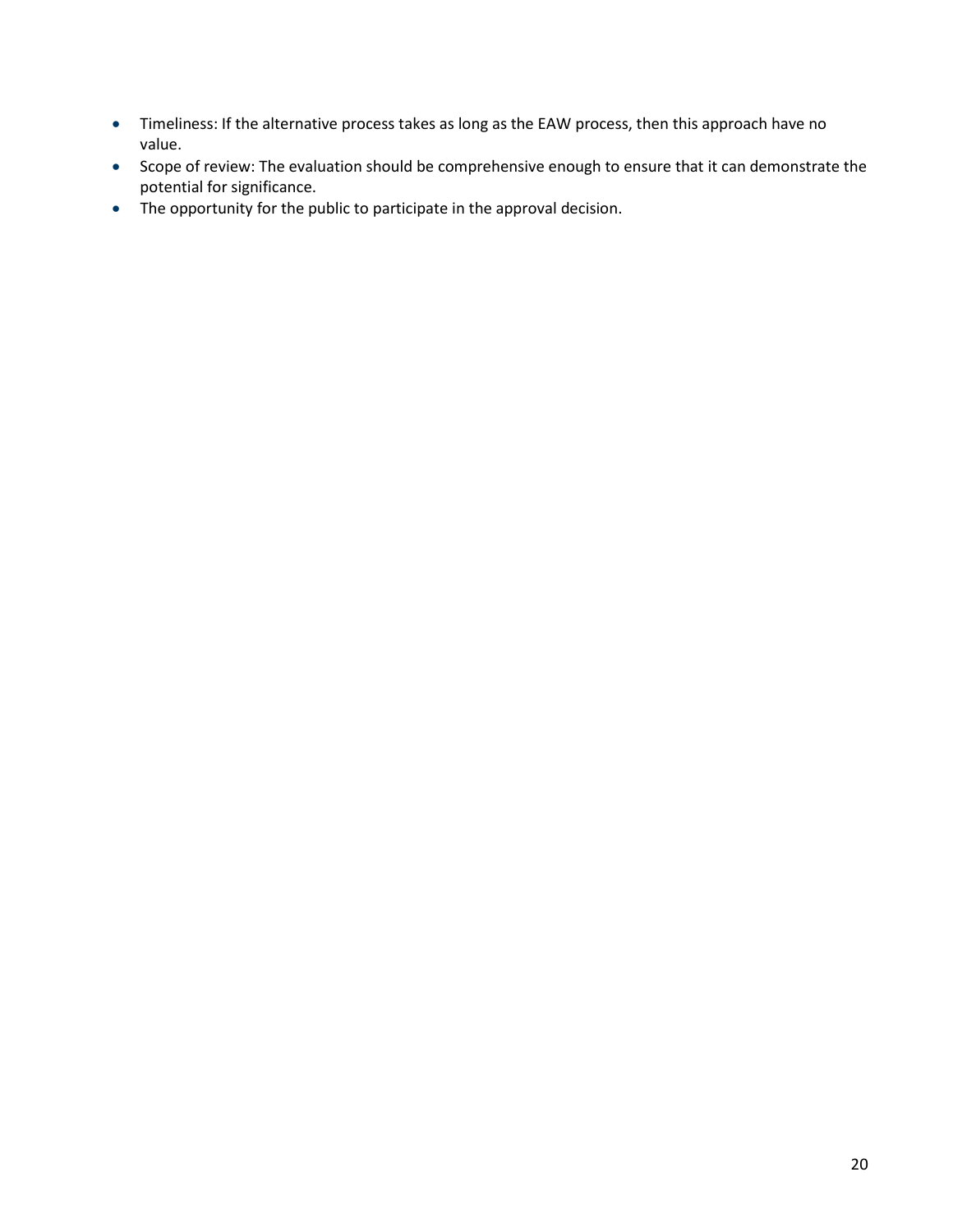# <span id="page-20-0"></span>**Health impact**

During the August 2017 meeting, the panel discussed human health considerations in environmental review. As part of the panel meeting, a representative from the Minnesota Department of Health provided overviews of current health and environmental regulation and the use of Health Impact Assessments (HIAs). Following this presentation, representatives from the Minnesota Academy of Family Physicians shared with the panel their request to the EQB to include HIAs for all projects undergoing environmental review.

The panel then discussed the following questions:

- From the perspective of each panel member, to what extent are human health considerations currently incorporated into environmental review?
- How should health be defined in the context of environmental review?
- What value does a health impact assessment have in environmental review?
- What do we not know?
- What else does the EQB need to know to move forward?

## <span id="page-20-1"></span>**Problem statement**

The panel agreed upon the following problem statement:

*There isn't a consistent approach for assessing all aspects of health in the environmental review process.*

## <span id="page-20-2"></span>**Panel discussion**

The panel was not able to reach agreement on recommendations around health impact but discussed a number of topics and potential options for the EQB.

Panel members disagreed to what extent health is currently incorporated into environmental review. Some panel members believe health considerations are already conservatively protected through development of environmental criteria standards (air, noise, and water standards), permitting and regulatory requirements, and existing mandatory category risk assessment tools. Other panel members noted that health equity or community-wide health impacts are currently not (consistently) addressed in the environmental review process. Panel members discussed how to define health in environmental review but could not reach agreement.

Each panel member also provided an individual recommendation to the EQB at the end of the meeting. MAD summarized the panel discussion and panel member recommendations as follows:

The panel did not recommend one method for incorporating human health impact into environmental review. However, there was consensus among panel members that more guidance on how to incorporate certain human health considerations into environmental review should be provided. Panel members provided a variety of options for the guidance, including but not limited to: how to complete the EAW form with greater consideration for human health impacts for each question; using EAWs as a screening tool for HIA; and including HIAs in EISs—particularly in scoping of the EIS and any other method that could better integrate a human health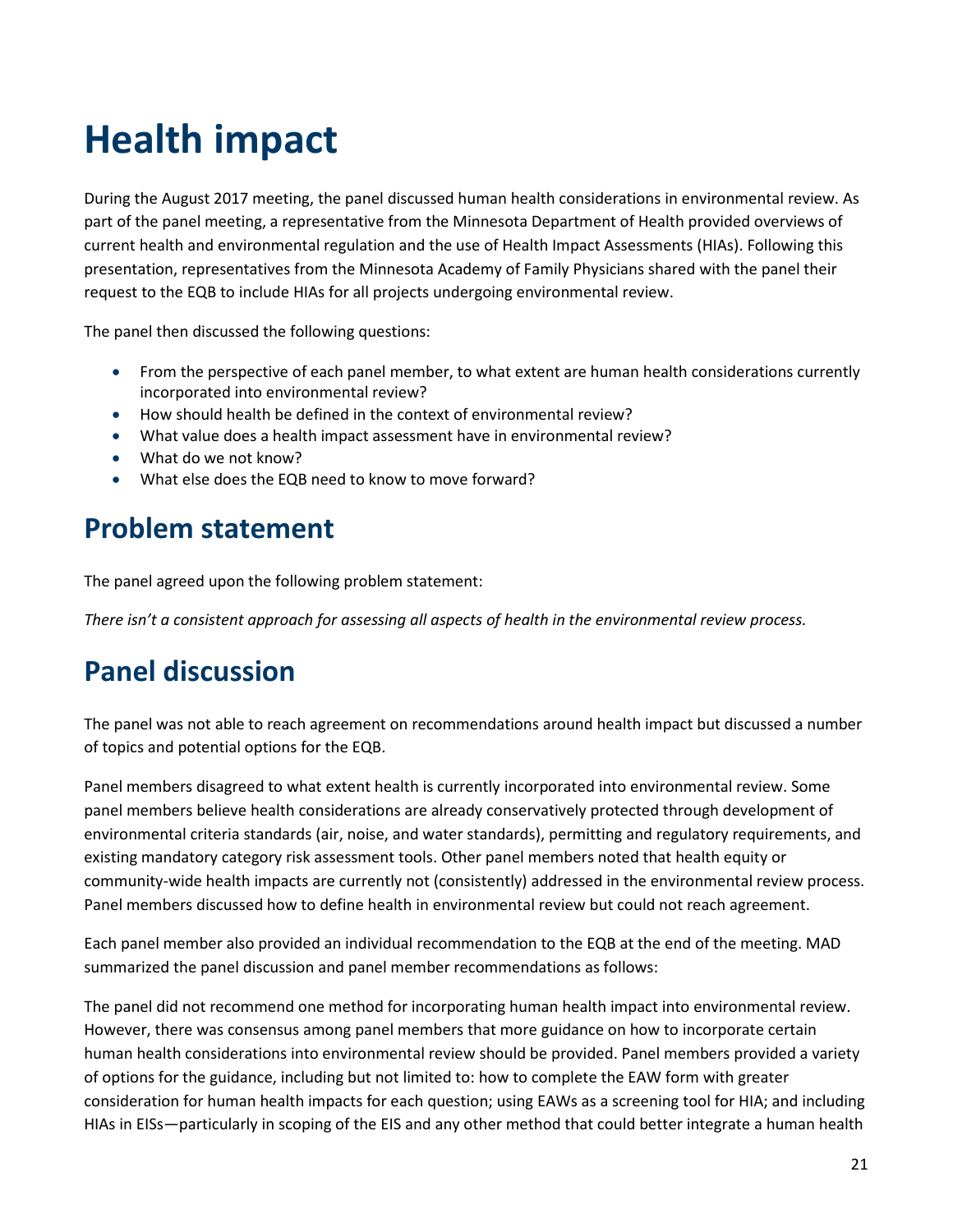perspective into environmental review. Some panel members, however, expressed opposition to the idea of including HIAs in EISs. A number of panel members also commented on how to get stakeholder input on this topic, suggesting that better opportunities for input in the current process would address some of the questions around health.

The topic was revisited during the February 2018 meeting with further discussion around the following considerations. A minority of panel members agreed these should move forward.

- Require projects that have the potential for health impacts to follow the same protocol for assessing those impacts and reporting them on the EAW form.
- Develop a consistent approach for including an assessment of social and other applicable determinants of health.
- Technical assessment requirements should include sufficient guidance, so that RGUs will be able to perform the analyses and the public will understand the potential environmental effects.

Panel members who disagreed with these considerations provided the following feedback:

- Panel members noted that MDH currently does not have a recommendation on whether a Health Impact Assessment be required for environmental review.
- Previous discussions on health in environmental review have had no effect on decision makers.
- A discussion is needed about how incorporation of health considerations would be done in the EAW.
- Health is addressed in many other ways in the ER process—adding health to the EAW will not provide new information to move forward.
- Health considerations are redundant—they are already the basis of environmental review.
- Key (of the ER process) is scoping. EIS scoping already allows for inclusion of HIA components if determined to be appropriate and beneficial.
- The ER program should not dictate the process that an RGU must use within an EAW or EIS to assess or evaluate specific potential environmental (or health) impact.

The panel then suggested that the EQB engage with stakeholders beyond MDH for a broader set of views and methods and with a deeper understanding of how environmental review works.

# <span id="page-21-0"></span>**Additional work needed**

- The EQB may need to conduct training and outreach for RGUs before recommendations around health impact are implemented.
- MDH should provide recommendations on which mandatory categories and projects should consider health impacts.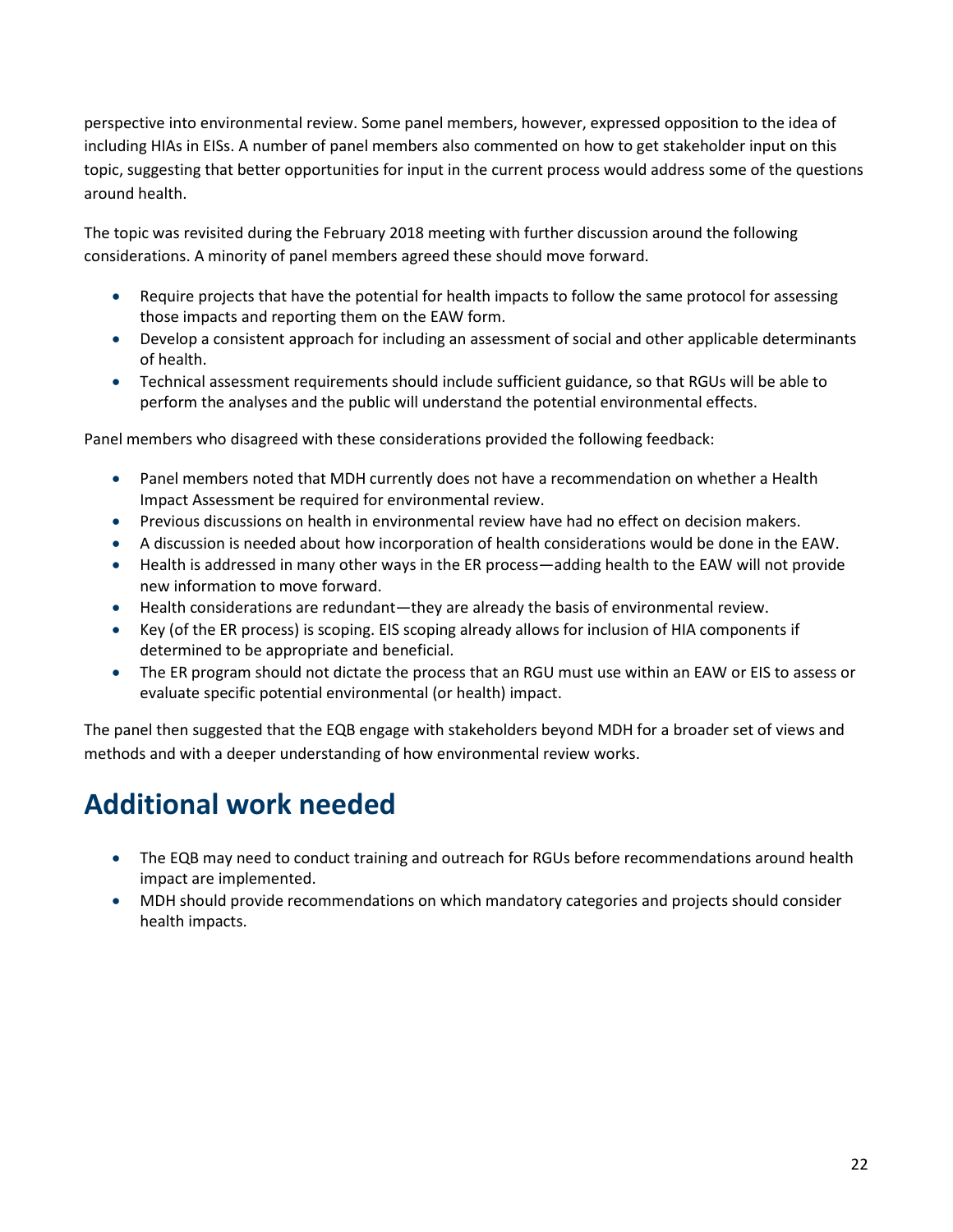# <span id="page-22-0"></span>**Meaningful public engagement, education, and outreach**

During the September 2017 and January 2018 meetings, the panel discussed meaningful public engagement, education, and outreach.

The panel addressed the following questions on meaningful public engagement:

- To what extent does the ER process enable conditions for meaningful engagement? o Why is environmental review not already achieving meaningful engagement?
- What needs to change and how does the ER program make change?

The panel addressed the following questions on education and outreach:

- Education/outreach documents are primarily developed for RGUs—should this be expanded?
- How should the EQB help others better understand the process?
- Is there a gap in knowledge for:
	- o RGUs?
	- o Public?
	- o Project proposers?
- Who should lead education/outreach efforts for the public, project proposers?
	- o EQB or locally led?
	- o How?
- What changes do you recommend?
- What is needed for RGUs that only prepare EAW/EIS documents infrequently?

## <span id="page-22-1"></span>**Problem statements**

The panel agreed upon the following problem statements:

*Competing needs, and different levels of understanding, between project proposers, RGUs, and the public can result in ineffective public engagement in the ER process.*

*Project proposers, RGUs, and the public need more information and training about the ER process, how environmental relates to other regulatory processes, and best practices for public engagement.*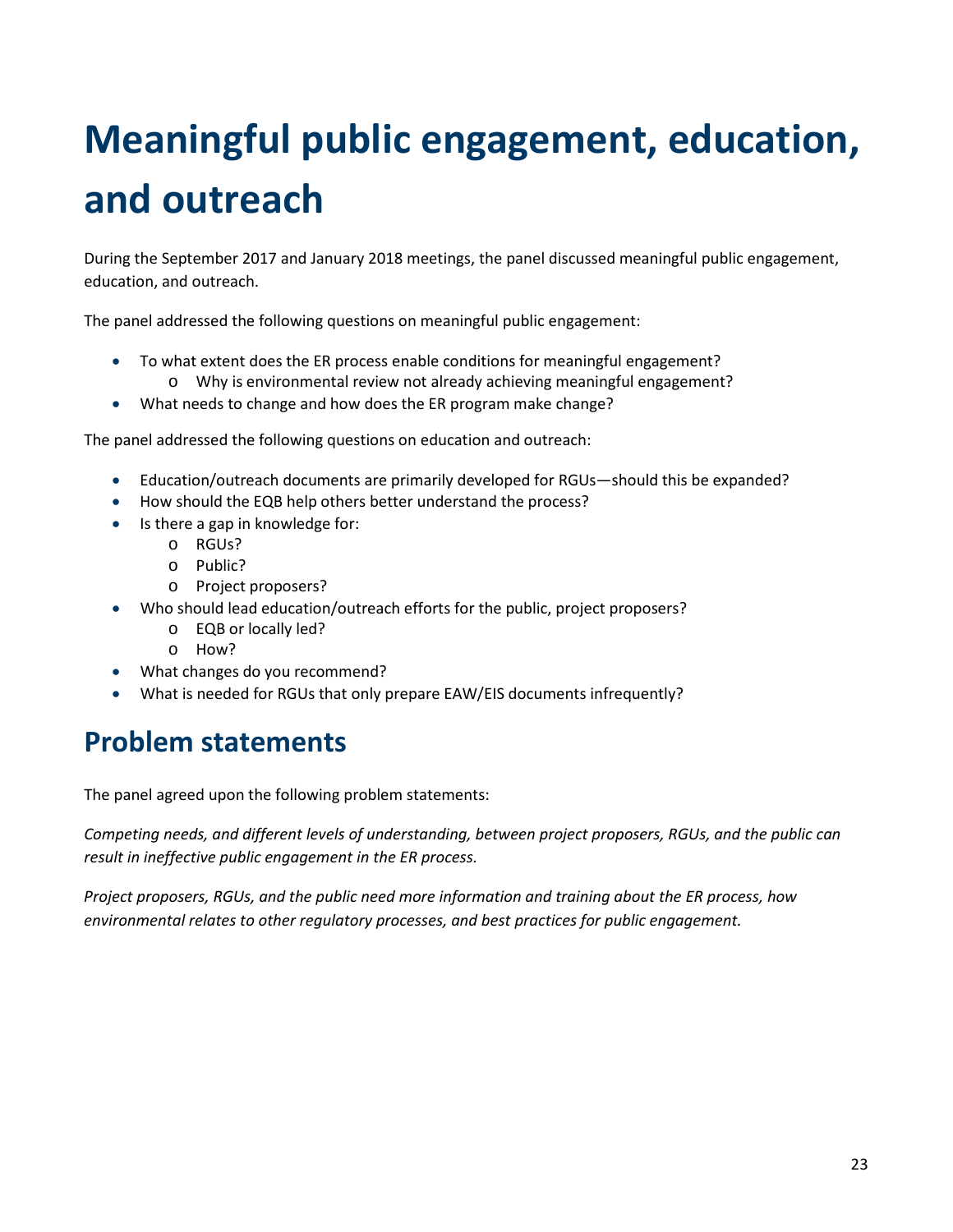# <span id="page-23-0"></span>**Panel recommendations**

## <span id="page-23-1"></span>**Meaningful public engagement**

The panel agreed upon the following recommendations for meaningful public engagement:

- 1. The EQB should more actively recruit tribal representatives on future panels as the panel observed a lack of representation of tribal voices in the ER process.
- 2. The ER program should intentionally recruit and engage diverse audiences, with particular emphasis on people who are traditionally underrepresented and underserved.
- 3. Recommend RGUs to use accepted best practices for public engagement that are appropriate for their project needs.
	- o The EQB should continually identify, document, and disseminate define best practices through its website; trainings or workshops for RGUs, project proposers, and consultants; and supporting documents.
- 4. Encourage RGUs to bring the public into project discussions early in the process and provide guidance for initiating conversations with the public.
- 5. Add a question on the EAW form that asks project proposers and RGUs to describe the public engagement process.
	- o The form should also specify opportunities for public participation in other approval processes.
- 6. A concise summary in plain language should be provided at the beginning of the ER document.

### <span id="page-23-2"></span>**Education and outreach**

The panel agreed upon the following recommendations for education and outreach:

- 1. The EQB should develop best practices around notification policy, including tribal notification.
- 2. EQB should facilitate technical support from state experts for topic areas outside of their permitting authority.
- 3. The EQB should build capacity among RGUs, project proposers, and consultants to advance effective public engagement.
	- $\circ$  The EQB should continuously identify, document, and disseminate best practices through its website; trainings for RGUs, project proposers, and consultants; workshops for sharing best practices among practitioners; and supporting documents.
- 4. Provide training for local RGUs to ensure consistent approaches for implementing Minnesota Rules 4410.
- 5. Convene a practitioners group of RGUs, specialized consultants, and other interested parties for recurring meetings to increase information sharing and identification of new and emerging issues.

# <span id="page-23-3"></span>**Additional perspectives**

Panel members shared the following additional feedback and dissenting views: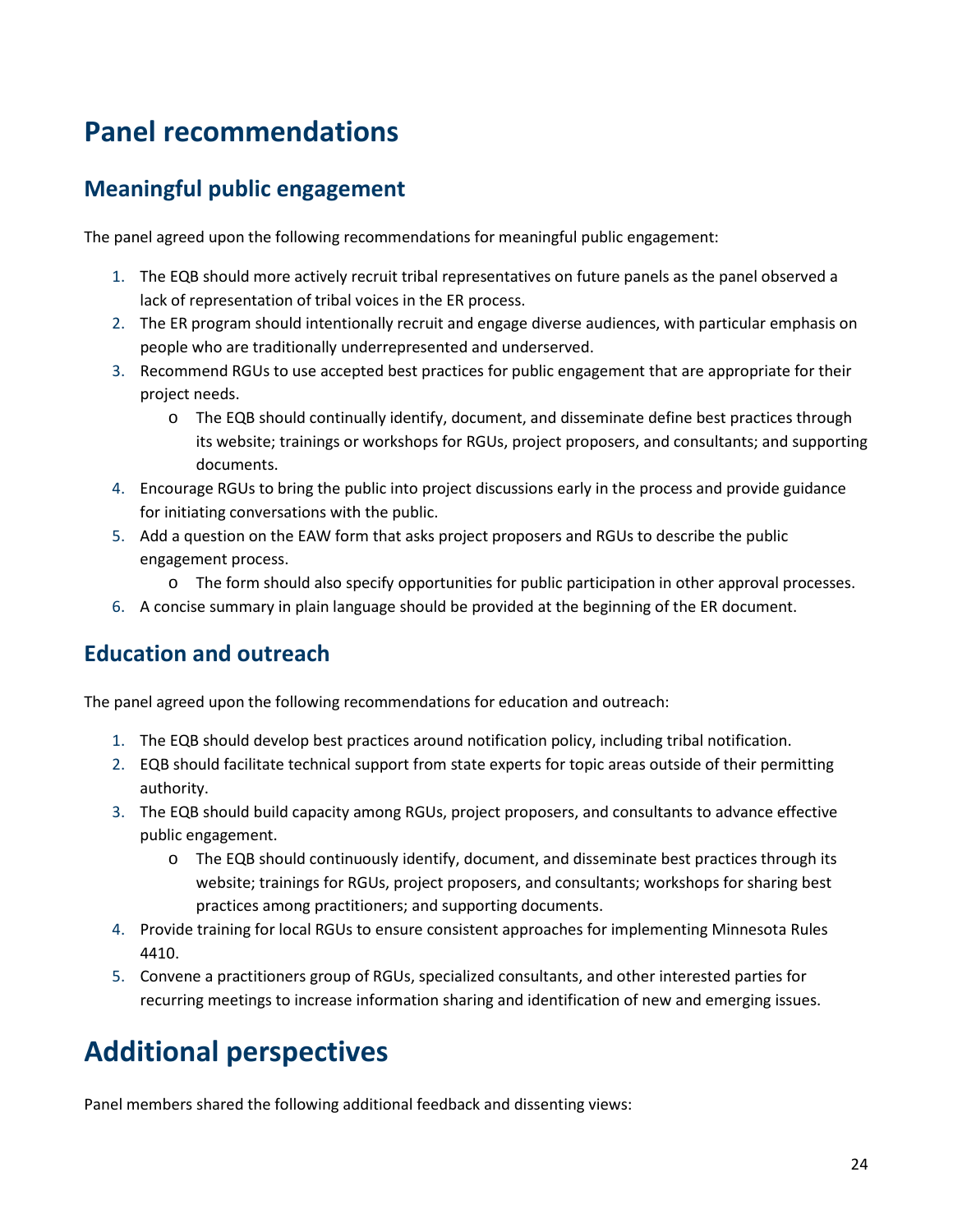- Engaging diverse communities is important.
	- o The EQB should reflect on the advisory panel process.
		- There is a need to make diverse communities feel comfortable and empowered to speak their minds.
	- o The ER program should carefully consider such engagement and be intentional.
	- o The ER program should go where other people and groups are.
- The EQB needs to consider ways to more intentionally and proactively include tribal governments.
- The EQB needs to consider cultural variation in crafting engagement and communications strategies.
- The EQB should consider development of material that is Minnesota-specific versus using other states' materials.
- The EQB could organize the sharing of best practices.
- The current audience for education and outreach are RGUs; the public also needs to be targeted.
- The EQB should define what "significant" impact means.
- A discussion of "cumulative impacts" should be included in outreach and education.
	- $\circ$  Some panel members noted that this might be a bigger discussion topic than education and outreach.
- The EQB could consider developing an RGU certification process that is required in order to prepare environmental documents. This would likely increase consistency and quality of environmental documents but could also affect the effort and costs of preparing environmental documents.

# <span id="page-24-0"></span>**Additional work needed**

### <span id="page-24-1"></span>**Meaningful public engagement**

- Research, develop, and disseminate guidance for best practices for public engagement.
- Need to reach out to identify ways to ensure public trust in the ER process.

### <span id="page-24-2"></span>**Education and outreach**

- Reach out to RGUs (state and local) to identify tools and training needs and provide updated information on environmental review to encourage identification of new and emerging issues.
- The EQB needs to better understand the additional needs for guidance and tools for implementing Minnesota Rules 4410.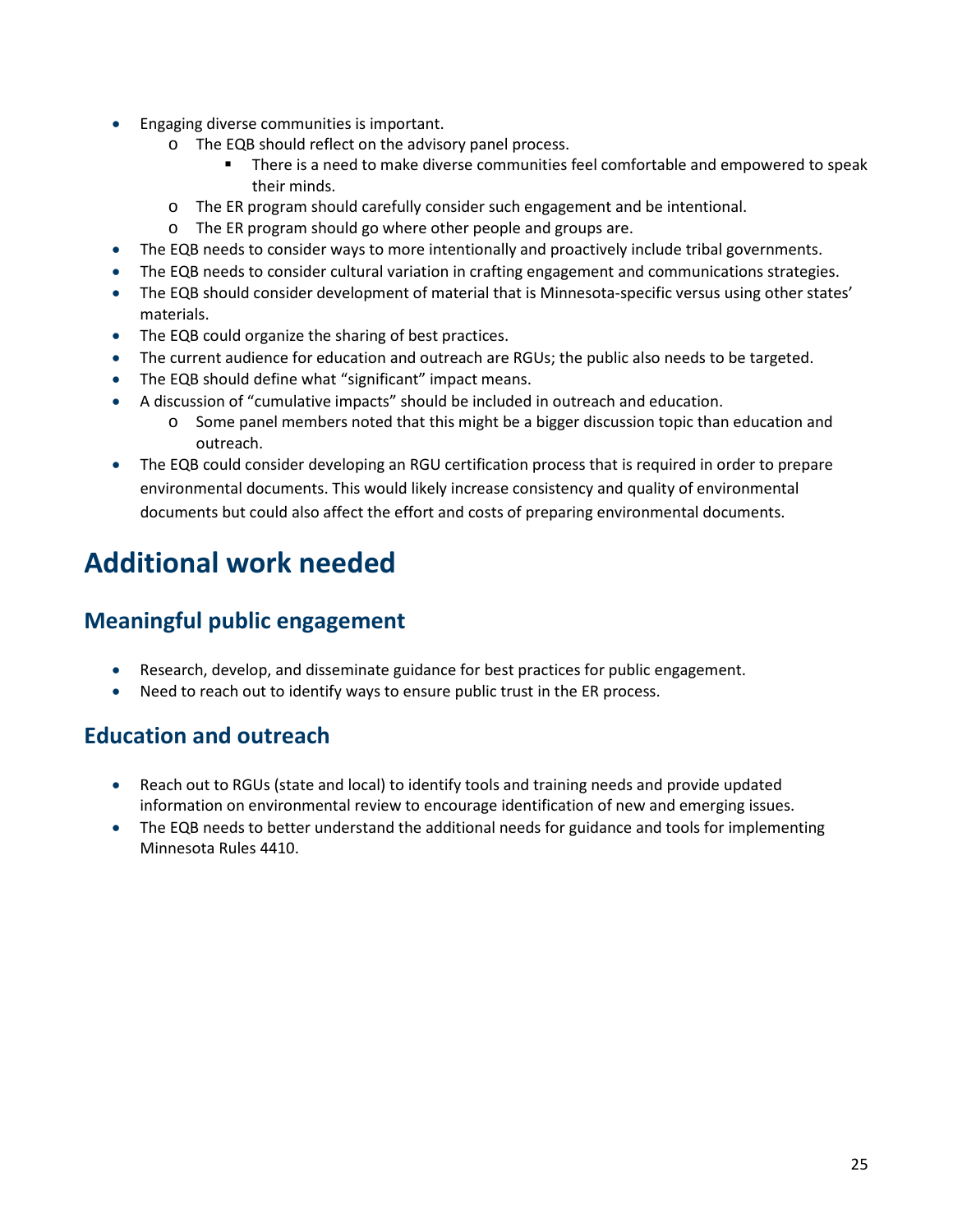# <span id="page-25-0"></span>**Appendix A: Advisory panel membership**

# **Full panel membership**

- Jason Aagenes, Cleveland-Cliffs, Inc.
- James Atkinson, ALLETE, Inc.
- Randall Doneen, Minnesota Department of Natural Resources
- Josh Fitzpatrick, Federal Aviation Administration
- Kathryn Hoffman, Minnesota Center for Environmental Advocacy (alternate: Kevin Reuther)
- Peder Larson, Larkin Hoffman Attorneys
- Willis Mattison, Citizen
- Louise Miltich, Minnesota Department of Commerce
- Andi Moffatt, WSB & Associates, Inc.
- Timothy Nelson, Cook County
- Michele Ross, Sambatek
- Halston Sleets, City of Minneapolis
- Lucas Sjostrom, Minnesota Milk Producers
- Carissa Slotterback, University of Minnesota
- David Zoll, Lockridge Grindal Nauen P.L.L.P.

## **Workgroup membership**

### **Climate change**

- Jason Aagenes
- Kathryn Hoffman
- Willis Mattison
- Louise Miltich
- Tim Nelson

### **Streamlining the process, flexibility, and alternatives**

- Jason Aagenes
- Randall Doneen
- Peder Larson
- Willis Mattison
- Louise Miltich
- Tim Nelson
- Kevin Reuther
- Lucas Sjostrom
- Carissa Slotterback
- David Zoll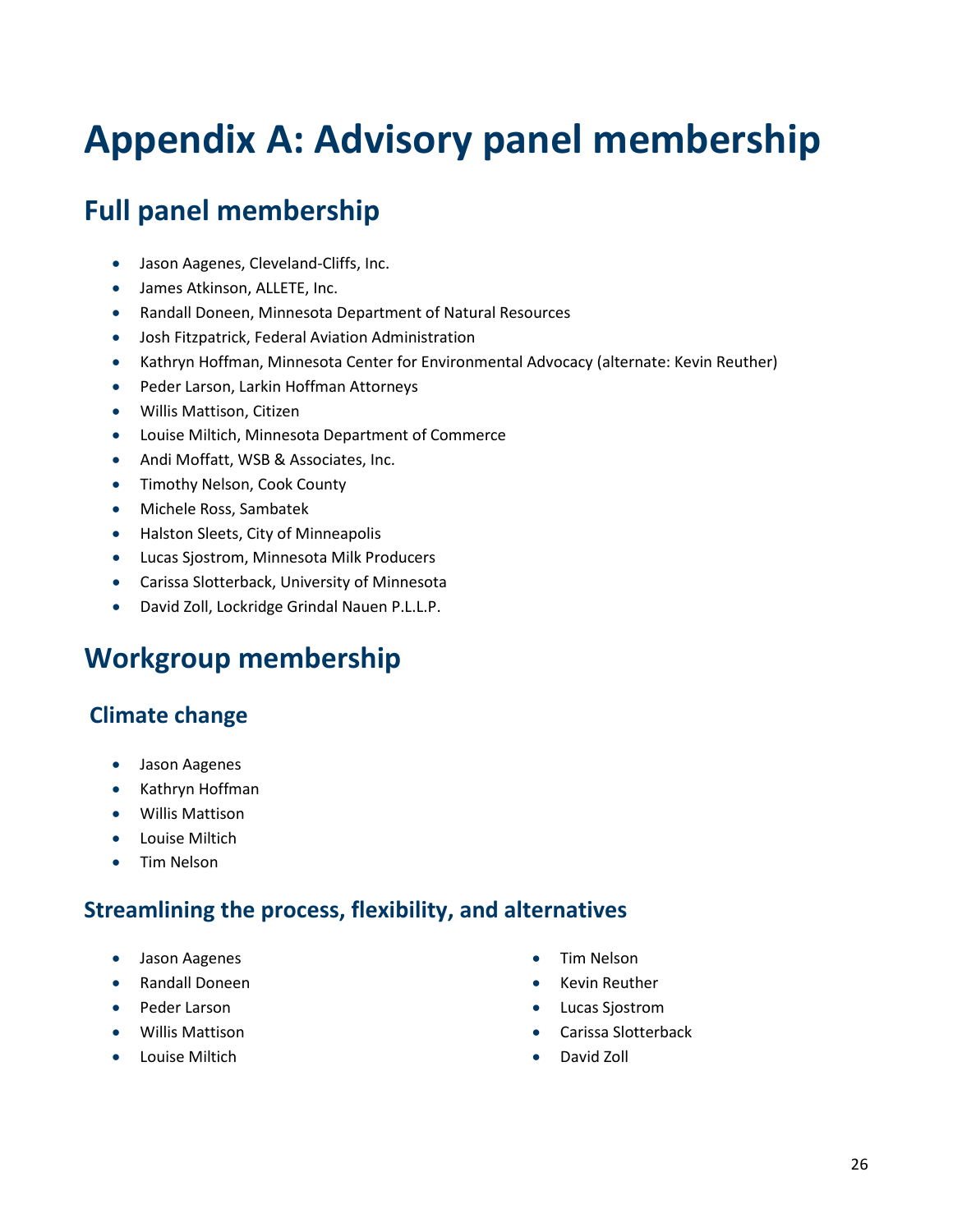# <span id="page-26-0"></span>**Appendix B: Possible draft rule language "RGU Discretion to Except Project from Mandatory EAW"**

# **Panel discussion about this draft rule language**

The panel did not agree on a final version of possible draft rule language for an exception process. Some panel members questioned the need for an exception process in the first place and believe EQB should provide more information and evidence of the problem that the exception process is trying to address. Other panel members recommended that any exception process first be a pilot program. Others strongly supported the implementation of an exception process as described in the draft rule language below, with slight changes.

Other unresolved issues include the breadth of issues the RGU must address to support an exception, whether the proposed exception would be applicable to all or only some mandatory EAW categories, what terminology to use ("exemption" or "exception"), and how comments or objections to the exception impact the RGU's proposal to not prepare an EAW for a project.

# **Possible draft rule language**

#### 4410.4300 MANDATORY EAW CATEGORIES.

#### **Subpart 1. Threshold test.**

A. An EAW must be prepared for projects that meet or exceed the threshold of any of subparts 2 to 37, unless the project meets or exceeds any thresholds of part 4410.4400, in which case an EIS must be prepared.

If the proposed project is an expansion or additional stage of an existing project, the cumulative total of the proposed project and any existing stages or components of the existing project must be included when determining if a threshold is met or exceeded if construction was begun within three years before the date of application for a permit or approval from a governmental unit for the expansion or additional stage but after April 21, 1997, except that any existing stage or component that was reviewed under a previously completed EAW or EIS need not be included.

Multiple projects and multiple stages of a single project that are connected actions or phased actions must be considered in total when comparing the project or projects to the thresholds of this part and part 4410.4400.

#### **Subpart 2. RGU determination of EAW Mandatory Category Exception.**

**A.** As provided in part 4410.1000, an EAW serves primarily to aid in the determination of whether an EIS is needed for a proposed project and serve as a basis to begin the scoping process for an EIS. An RGU may determine that an EAW would not serve those purposes for a project and except the project from a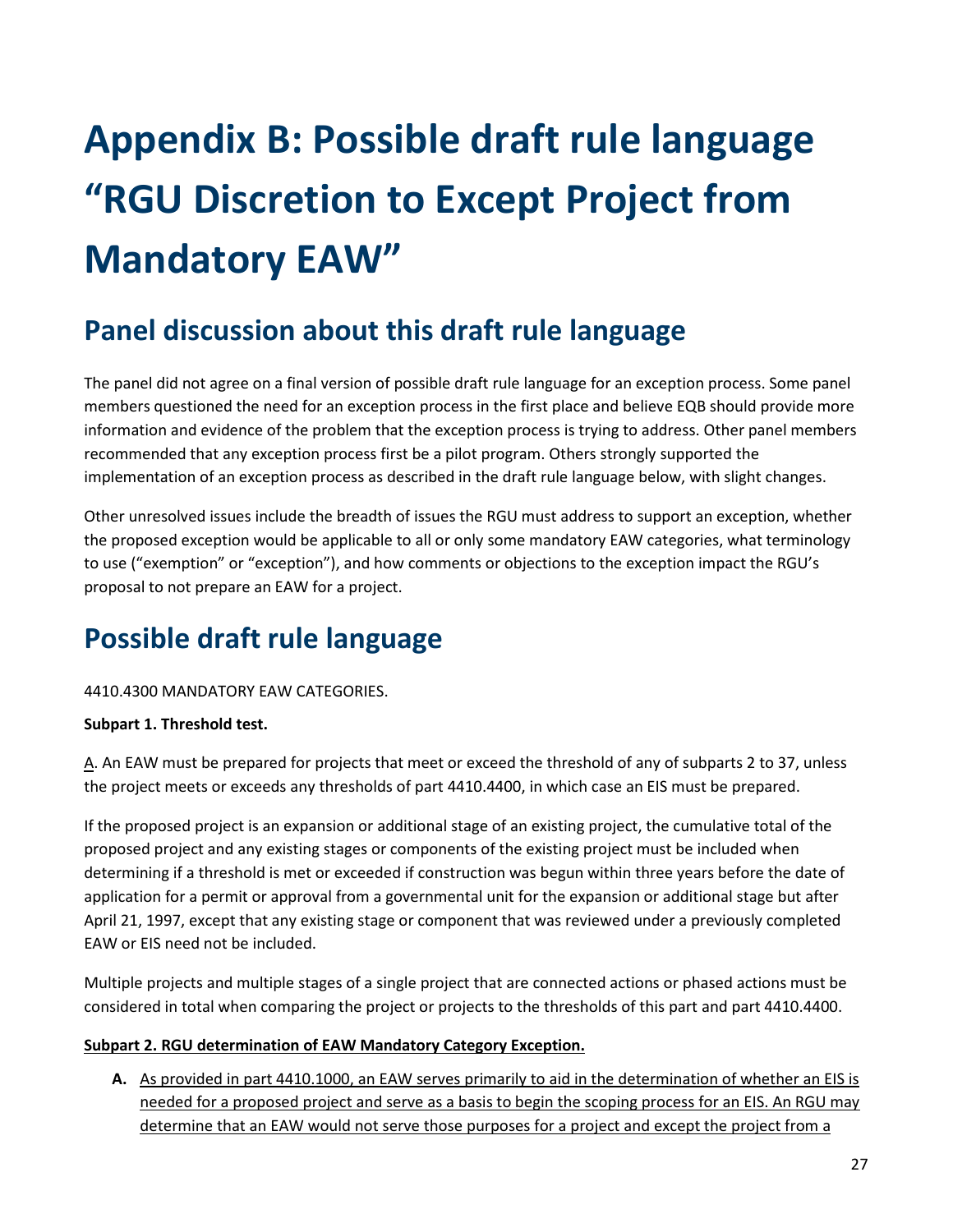mandatory EAW if it finds that the there is no potential for significant environmental effects arising from the project despite the project exceeding the threshold of any of subparts 2 to 37. Such a finding does not preclude preparation of a discretionary EAW pursuant to part 4410.1000 or ordering an EAW following a petition pursuant to part 4410.1000.

#### **B. Decision document content.**

The RGU must prepare a document supporting its decision to except a project from a mandatory EAW. The document must include:

- 1. identification including project name, project proposer, and project location;
- 2. procedural details including identification of the RGU, RGU contact person, and instructions for interested persons wishing to submit comments;
- 3. a brief description of the applicable mandatory category;
- 4. 4 description and location of the project, the purpose of the project, methods of construction, quantification of physical characteristics and impacts, project site description, and land use and physical features of the surrounding area;
- 5. known governmental approvals, reviews, or financing required, applied for, or anticipated and the status of any applications made, including permit conditions that may have been ordered or are being considered;
- 6. if the project will be carried out by a governmental unit, a brief explanation of the need for the project and an identification of benefits of the project;
- 7. an assessment of the compatibility of the project with government entity approved plans for the site;
- 8. a statement that the project does not have the potential for significant environmental effects despite the project exceeding a threshold of the applicable mandatory EAW category. The statement must include:

(a) a description of prior government actions that address the potential for significant environment effects arising from the project.

(b) a description of government approvals that address the potential for significant environment effects arising from the project including applicable permits for the project and public notice, public comment and public meeting opportunities related to any government approval; and,

(c) other information related to the nature and location of the project supporting the conclusion that the project does not have the potential for significant environment effects.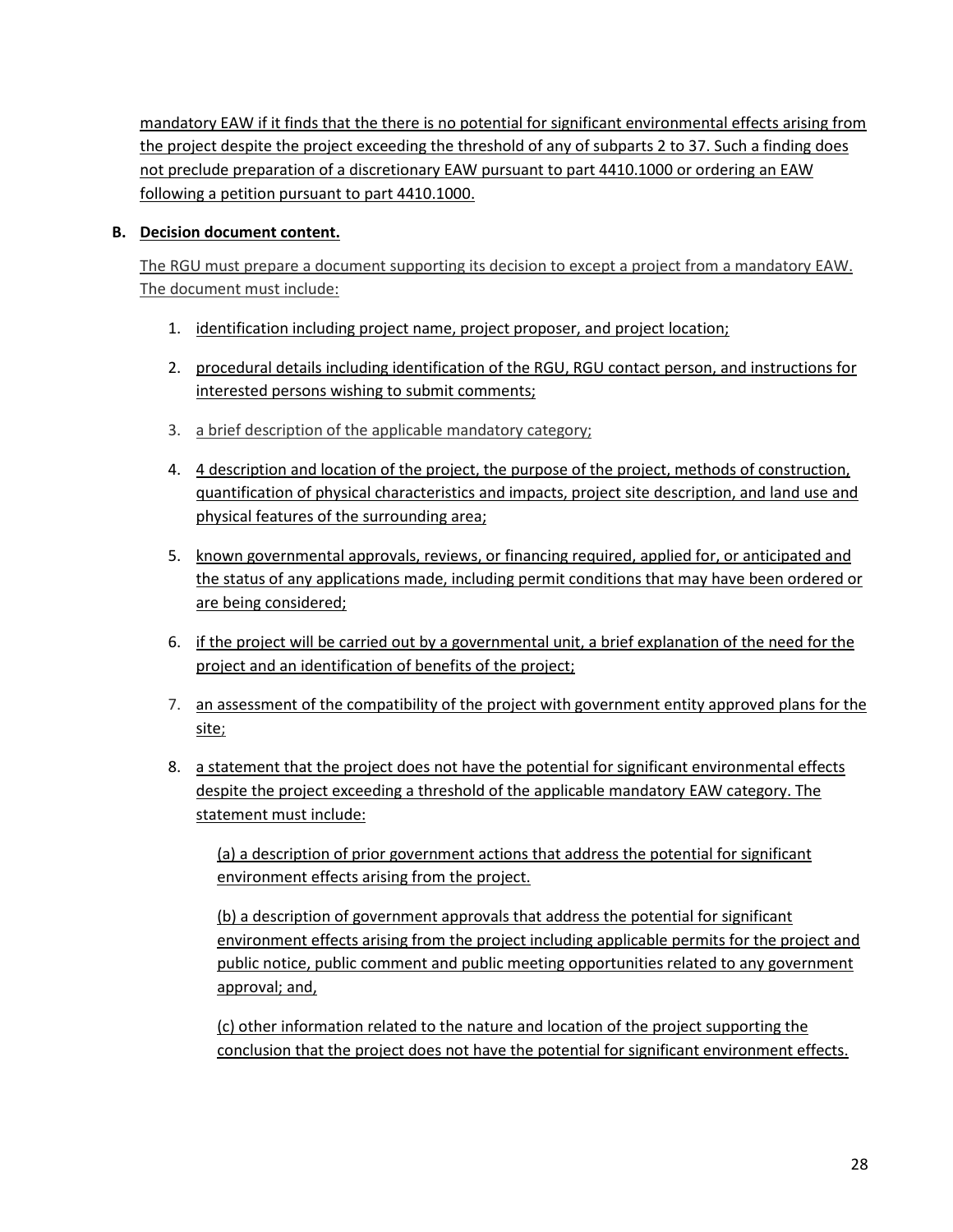#### **C. Publication and Notification of Proposed Decision to Except.**

The RGU decision document described in subpart B. shall be published and distributed in the same manner required for publication and distribution of an EAW in subpart 4410.1500.

#### **D. Comment and objection period.**

- 1. A 30-day period for review and comment on the RGU decision document shall begin the day the availability notice is published in the EQB Monitor.
- 2. Written comments shall be submitted to the RGU during the 30-day review period. The comments shall address the accuracy and completeness of the material contained in the RGU decision document, potential impacts arising from the project characteristic that is the subject of the mandatory EAW threshold that may warrant further investigation before the project is commenced, and the need for an EAW on the proposed project due to the potential for significant environment effects arising from the project.
- 3. Written comments may object to the proposal to except a project from a mandatory EAW.
- 4. The RGU may hold one or more public meetings to gather comments on the RGU decision document if it determines that a meeting is necessary or useful. Reasonable public notice of the meetings shall be given prior to the meetings. All meetings shall be open to the public.

#### **E. Final Decision on Exception from Mandatory EAW.**

The RGU may except the project from a mandatory EAW if it determines based on the record before it that there is no potential for significant environmental effects arising from the project considering the standard and factors provided in part 4410.1700, subparts 6 & 7. The RGU shall maintain, either as a separate document or contained within the records of the RGU, a record, including specific findings of fact, of its decision on the need for an EAW.

#### **F. Time limits.**

The RGU has 30 days from the end of the comment period to decide whether to except the project from a mandatory EAW. If the decision must be made by a board, council, or other body which meets only on a periodic basis, the time period may be extended by the RGU for an additional 15 days.

#### **G. Notice of decision.**

Within five days of its decision the RGU shall notify the EQB staff of its decision. The EQB staff shall publish notice of the RGU's decision in the EQB Monitor.

#### **H. Review.**

Review of a final decision under this subpart by the RGU shall be available as provided in Minnesota Statutes Section 116D.04, subdivision 10.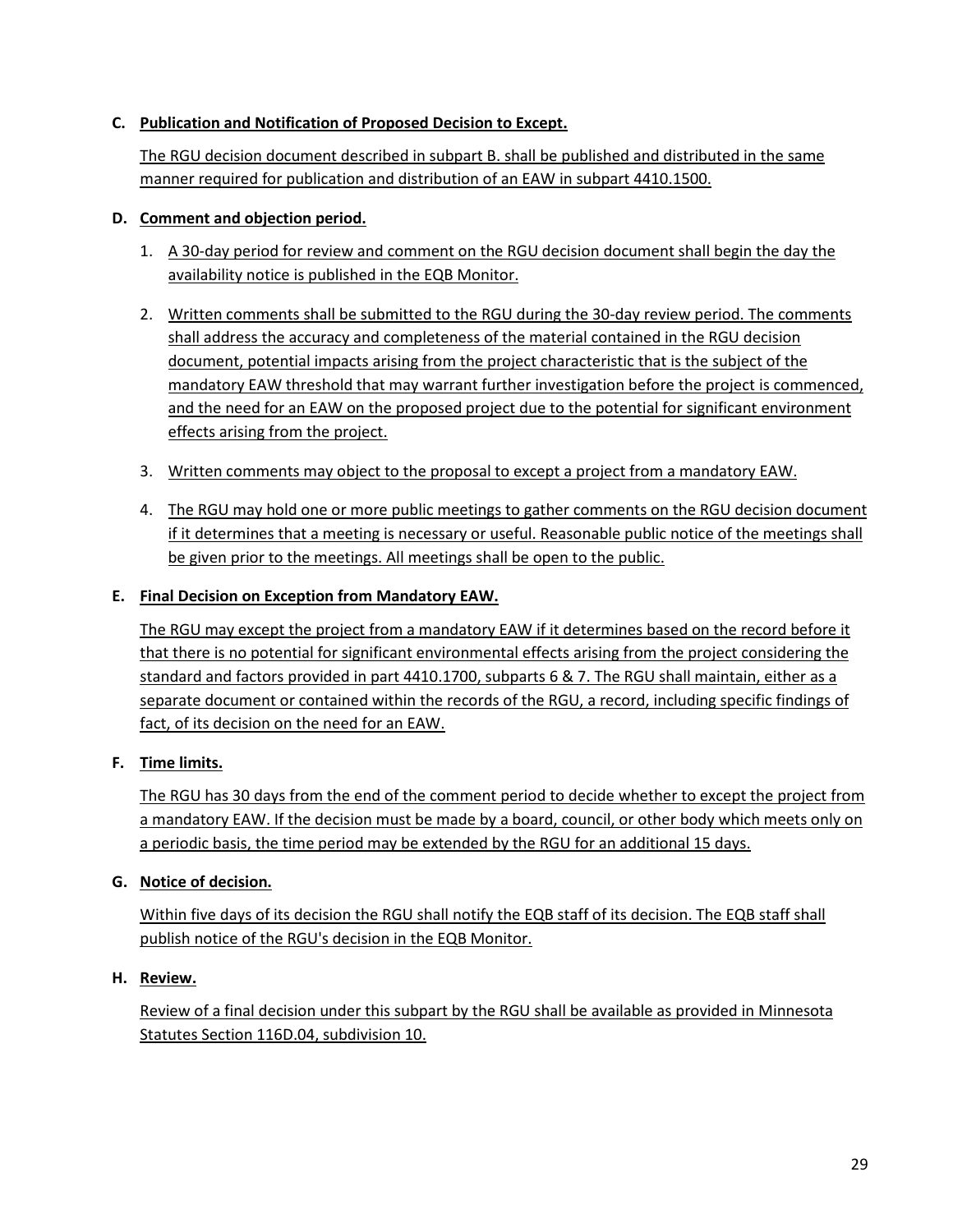# **Appendix C: Panel survey results mandatory categories**

## **Survey results proposed changes to existing EAW and EIS Categories**

The EQB Environmental Review Advisory Panel members suggested via a survey that 25 existing environmental assessment worksheet (EAW) and 7 existing environmental impact statement (EIS) categories change by either modifying the existing rule, eliminating the rule or raising and lowering the threshold. The proposed changes submitted via the survey are in the table below. Four new EAW categories were also proposed. The EQB Environmental Review staff assisted by facilitators sorted the survey data.

<span id="page-29-0"></span>

| Rule       | Category                | <b>Action</b>     | <b>Comment</b>                                                                                                               | <b>Mand. Cat. Rulemaking</b> |
|------------|-------------------------|-------------------|------------------------------------------------------------------------------------------------------------------------------|------------------------------|
|            |                         |                   |                                                                                                                              | <b>Proposed Change</b>       |
| 4410.4300, | Nuclear fuels           | Eliminate         | Given the controversy that is associated with any nuclear fuel or nuclear waste project, they all                            | Align with statutory         |
| subp.2     | (EAW)                   |                   | should be subject to the mandatory EIS category.                                                                             | changes                      |
| 4410.4400, | <b>Nuclear fuels</b>    | Lower             | All nuclear fuel/waste projects should require an EIS given the controversy surrounding such projects.                       | Align with statutory         |
| subp.2     | (EIS)                   | threshold         | They are going end up with an EIS anyway.                                                                                    | changes                      |
| 4410.4300, | Electric                | Other             | RGU should be PUC to allow more consistency of process across the state particularly as we continue                          | RGU change                   |
| subp.3     | generating              |                   | to see growth in distributed generation in this 25-50 MW range and a high degree of variability of                           |                              |
|            | facilities (EAW)        |                   | process across different LGU jurisdictions.                                                                                  |                              |
| 4410.4300, | <b>Fuel conversion</b>  | <b>IEliminate</b> | These facilities are heavily regulated. If an EAW is desired it can be ordered by the EQB in response to                     | Align with statutory         |
| subp.5     | facilities (EAW)        |                   | a petition or ordered by a government agency with permitting authority.                                                      | changes                      |
| 4410.4300, | Pipelines (EAW)         | Other             | Mandatory EIS (4410 rules) for pipelines requiring certificate of need and/or route permit.                                  | Align with statutory         |
| subp.7     |                         |                   |                                                                                                                              | changes                      |
| 4410.4400, | Pipelines (EIS)         | Other             | Require mandatory EIS for pipelines that require CN and/or route permit.                                                     | Align with statutory         |
| subp.24    |                         |                   |                                                                                                                              | changes                      |
| 4410.4300, | <b>Metallic mineral</b> | <b>Eliminate</b>  | Mineral deposit evaluation isn't inherently concerning. If the size or location of the project causes                        | N/A                          |
| subp.11    | mining and              |                   | concerns an EAW can be ordered. Setting a 320 acre threshold for expansion of stockpiles, tailings                           |                              |
|            | processing              |                   | basins or mines is arbitrary. All are heavily regulated and an EAW can be ordered if desired. Similarly,                     |                              |
|            | (EAW)                   |                   | the thresholds for an expansion are arbitrary. The facilities are heavily regulated and an EAW can be<br>ordered if desired. |                              |
| 4410.4300, | Metallic mineral Other  |                   | Subpart 11b currently requires a mandatory EAW for expansion of a stockpile, tailings basin or mine                          | N/A                          |
| subp.11    | mining and              |                   | by 320 or more acres. Propose modifying the trigger to exclude in-pit tailings tailings storage because                      |                              |
|            | processing              |                   | it promotes beneficial reuse of already impacted land.                                                                       |                              |
|            | (EAW)                   |                   |                                                                                                                              |                              |
| 4410.4400, | Metallic mineral Other  |                   | Delete (A.)                                                                                                                  | Deletion of part A           |
| subp.8     | mining and              |                   |                                                                                                                              |                              |
|            | processing (EIS)        |                   |                                                                                                                              |                              |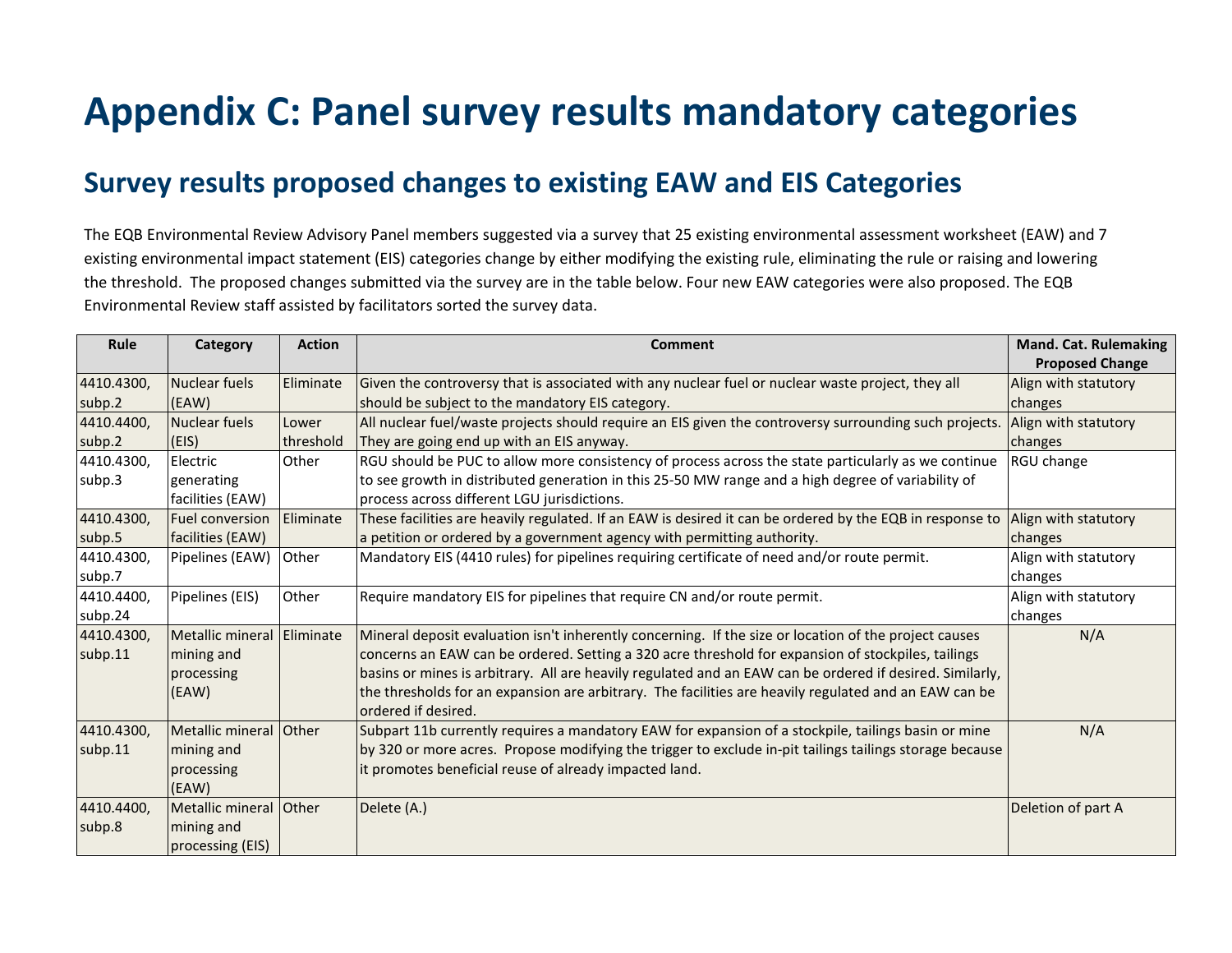| Rule                  | Category                                                            | <b>Action</b>      | <b>Comment</b>                                                                                                                                                                                                                                                                                                                                                                                                                                                                                                                                                                                                                                                                                                                                                                                                                                                                                                                                                                                                                                                                                                                                                                                                                                                                                                                                                                                                                                                                                                                                                         | <b>Mand. Cat. Rulemaking</b><br><b>Proposed Change</b>                                |
|-----------------------|---------------------------------------------------------------------|--------------------|------------------------------------------------------------------------------------------------------------------------------------------------------------------------------------------------------------------------------------------------------------------------------------------------------------------------------------------------------------------------------------------------------------------------------------------------------------------------------------------------------------------------------------------------------------------------------------------------------------------------------------------------------------------------------------------------------------------------------------------------------------------------------------------------------------------------------------------------------------------------------------------------------------------------------------------------------------------------------------------------------------------------------------------------------------------------------------------------------------------------------------------------------------------------------------------------------------------------------------------------------------------------------------------------------------------------------------------------------------------------------------------------------------------------------------------------------------------------------------------------------------------------------------------------------------------------|---------------------------------------------------------------------------------------|
| 4410.4300,<br>subp.12 | Nonmetallic<br>mineral mining<br>(EAW)                              | Other              | The "mean depth of ten feet" is confusing for RGU's. Would suggest going with a volume calculation<br>that gets to the intent of this rule rather than a "mean depth".                                                                                                                                                                                                                                                                                                                                                                                                                                                                                                                                                                                                                                                                                                                                                                                                                                                                                                                                                                                                                                                                                                                                                                                                                                                                                                                                                                                                 | N/A                                                                                   |
| 4410.4300,<br>subp.14 | Industrial,<br>commercial, and<br>institutional<br>facilities (EAW) | Eliminate          | These projects are all subject to the requirements of local government comprehensive plans, zoning<br>and permitting. An EAW can be ordered if desired.                                                                                                                                                                                                                                                                                                                                                                                                                                                                                                                                                                                                                                                                                                                                                                                                                                                                                                                                                                                                                                                                                                                                                                                                                                                                                                                                                                                                                | Addition of units of<br>measurement                                                   |
| 4410.4300,<br>subp.15 | Air pollution<br>(EAW)                                              | Eliminate          | No potential environmental impact is more strictly regulated that air emissions. That is particularly<br>true of major facilities. The MPCA has sufficient authority to regulate these facilities to avoid the<br>potential for significant environmental impacts. An EAW can be ordered if desired.                                                                                                                                                                                                                                                                                                                                                                                                                                                                                                                                                                                                                                                                                                                                                                                                                                                                                                                                                                                                                                                                                                                                                                                                                                                                   | Deletion of part B                                                                    |
| 4410.4300,<br>subp.15 | Air pollution<br>(EAW)                                              | Lower<br>threshold | 25,000 Metric ton CO2-e threshold for GHG emissions = mandatory EAW                                                                                                                                                                                                                                                                                                                                                                                                                                                                                                                                                                                                                                                                                                                                                                                                                                                                                                                                                                                                                                                                                                                                                                                                                                                                                                                                                                                                                                                                                                    | Deletion of part B                                                                    |
| 4410.4300,<br>subp.15 | Air pollution<br>(EAW)                                              | Eliminate          | The stand-alone air emission EAW trigger should be eliminated for certain classes of facilities that are<br>already covered under mandatory EAW categories (6 classes). Certain facilities should not be subject<br>to a stand-alone air emission increase mandatory EAW trigger. The justification for this request is<br>based the following: • these facilities already have industry-specific EAW triggers described in Minn.<br>R. 4410.4300; • these facilities and projects are still be subject to an EAW for a host of other triggers;<br>. these facilities are already subject to Part 70 air permits and all of the associated Clean Air Act<br>requirements are designed to be protective of human health and the environment; • projects that<br>result in air emission increases above applicable thresholds must already undergo rigorous air<br>permitting amendments with public notice components; • projects that result in air emission<br>increases above PSD thresholds are subject to Best Available Control Technology are already subject<br>to federal NEPA environmental review requirements; • in previous EQB SONARs, MPCA stated it<br>believes that the air emissions permitting program adequately addresses all major and minor<br>concerns regarding air pollutants from new or expanding sources; and • in previous EQB SONARS,<br>EQB stated there has been little or no relationship between air emission increases and other<br>environmental issues for projects that triggered an EAW based solely on air emission increases. | Deletion of part B                                                                    |
| 4410.4300,<br>subp.16 | Hazardous<br>waste (EAW)                                            | Eliminate          | Hazardous waste facilities are subject to sufficient MPCA authority to avoid the potential for<br>significant environmental effects from these projects. An EAW can be ordered if desired.                                                                                                                                                                                                                                                                                                                                                                                                                                                                                                                                                                                                                                                                                                                                                                                                                                                                                                                                                                                                                                                                                                                                                                                                                                                                                                                                                                             | Addition of definitions,<br>units of measurement;<br>align with permitting<br>program |
| 4410.4400,<br>subp.12 | Hazardous<br>waste (EIS)                                            | Eliminate          | These projects are sufficiently regulated by the MPCA. An EIS can be ordered if desired.                                                                                                                                                                                                                                                                                                                                                                                                                                                                                                                                                                                                                                                                                                                                                                                                                                                                                                                                                                                                                                                                                                                                                                                                                                                                                                                                                                                                                                                                               | Addition of definitions,<br>units of measurement;<br>align with permitting<br>program |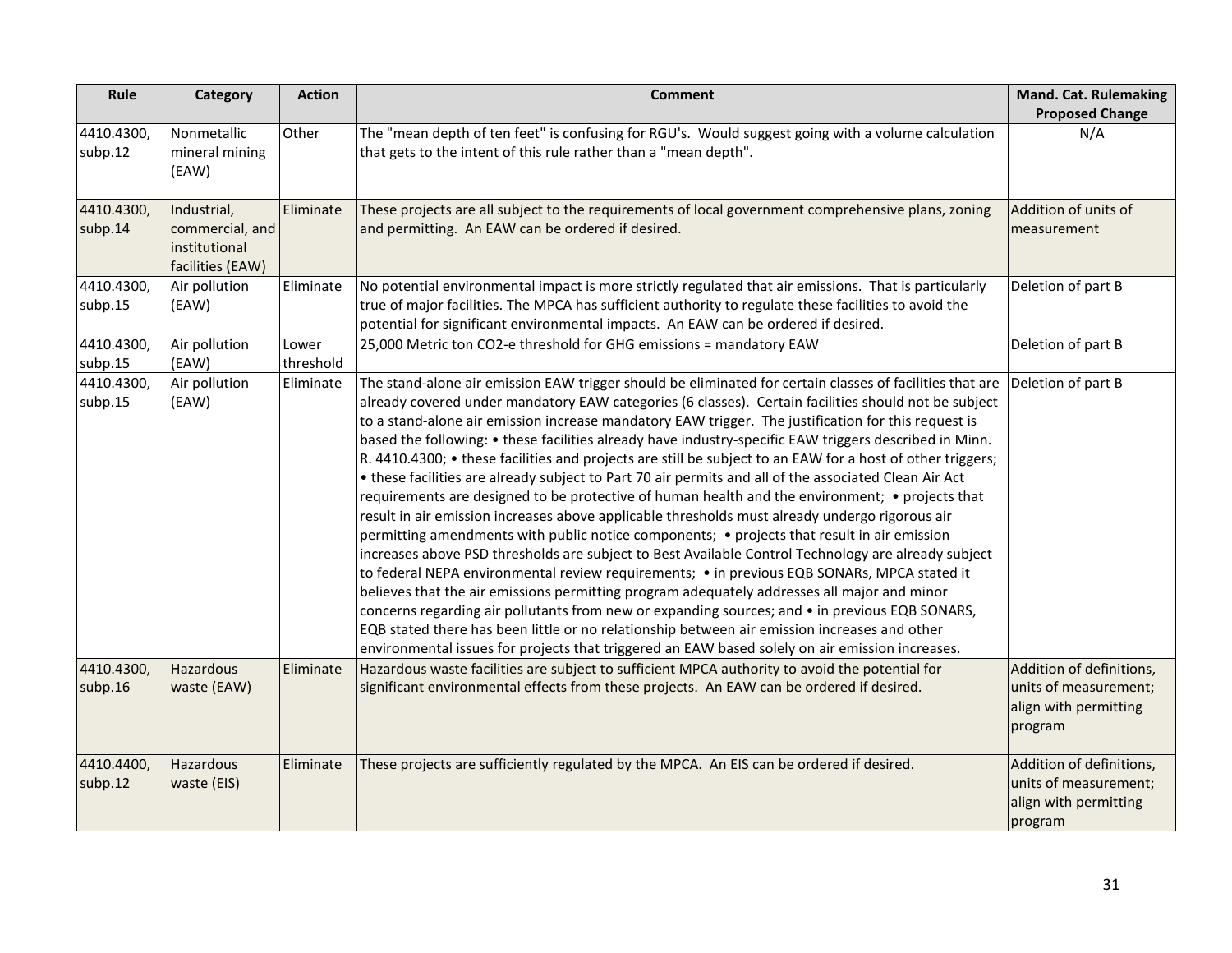| Rule                  | Category                        | <b>Action</b> | <b>Comment</b>                                                                                                                                                                                     | <b>Mand. Cat. Rulemaking</b>                   |
|-----------------------|---------------------------------|---------------|----------------------------------------------------------------------------------------------------------------------------------------------------------------------------------------------------|------------------------------------------------|
|                       |                                 |               |                                                                                                                                                                                                    | <b>Proposed Change</b>                         |
| 4410.4300,<br>subp.17 | Solid waste<br>(EAW)            | Eliminate     | Solid waste facilities are subject to sufficient MPCA authority and local government zoning and<br>permitting requirements to avoid the potential for significant environmental effects from these | Addition of unit of<br>measurement; align with |
|                       |                                 |               | projects. An EAW can be ordered if desired.                                                                                                                                                        | permitting program                             |
| 4410.4400,            | Solid waste (EIS) Eliminate     |               | These projects are sufficiently regulated by the MPCA. An EIS can be ordered if desired.                                                                                                           | Addition of unit of                            |
| subp.13               |                                 |               |                                                                                                                                                                                                    | measurement; align with<br>permitting program  |
| 4410.4300,            | Wastewater                      | Eliminate     | Wastewater facilities are subject to sufficient MPCA authority to avoid the potential for significant                                                                                              | Language clarification for                     |
| subp.18               | systems (EAW)                   |               | environmental effects from these projects. An EAW can be ordered if desired.                                                                                                                       | readability                                    |
| 4410.4300,            | Residential                     | Other         | The language for making the determination is over-complicated and should be simplified, and                                                                                                        | N/A                                            |
| subp.19               | development<br>(EAW)            |               | consideration should be given to simplify any contiguous lands determination.                                                                                                                      |                                                |
| 4410.4400,            | Residential                     | Other         | The thresholds (A - D) are fine, the contiguous land portion in the first paragraph is not practical, and                                                                                          | N/A                                            |
| subp.14               | development<br>(EIS)            |               | should be simplified or eliminated.                                                                                                                                                                |                                                |
| 4410.4300,            | Residential                     | Other         | The first paragraph is too over-complicated for making the determination, consider simplifying the                                                                                                 | N/A                                            |
| subp.19a              | development in<br>shoreland     |               | formula and eliminate the distinction between sensitive and non-sensitive shoreland.                                                                                                               |                                                |
|                       | outside of the<br>seven-county  |               |                                                                                                                                                                                                    |                                                |
|                       | <b>Twin Cities</b>              |               |                                                                                                                                                                                                    |                                                |
|                       | metropolitan                    |               |                                                                                                                                                                                                    |                                                |
|                       | area (EAW)                      |               |                                                                                                                                                                                                    |                                                |
| 4410.4400,            | Residential                     | Eliminate     | The language for making the determination is over-complicated. Allow the EAW to determine                                                                                                          | N/A                                            |
| subp.14a              | development in<br>shoreland     |               | whether an EIS is needed, stick with the thresholds in Subp. 14 (A -D). Eliminate distinction between<br>sensitive and non-sensitive shoreland.                                                    |                                                |
|                       | outside of the                  |               |                                                                                                                                                                                                    |                                                |
|                       | seven-county                    |               |                                                                                                                                                                                                    |                                                |
|                       | <b>Twin Cities</b>              |               |                                                                                                                                                                                                    |                                                |
|                       | metropolitan                    |               |                                                                                                                                                                                                    |                                                |
| 4410.4300,            | area (EIS)                      | Eliminate     | This category, like several others, seems unnecessary. If a particular project has the potential to                                                                                                | N/A                                            |
| subp.20               | Campgrounds<br>and RV parks     |               | cause significant adverse environmental impacts, a discretionary EAW can be ordered. Narrowing the                                                                                                 |                                                |
|                       |                                 |               | list of mandatory categories would be a significant step toward streamlining the environmental                                                                                                     |                                                |
|                       |                                 |               | review process.                                                                                                                                                                                    |                                                |
| 4410.4300,            | Resorts,                        | Eliminate     | This category, like several others, seems unnecessary. If a particular project has the potential to                                                                                                | N/A                                            |
| subp.20               | campgrounds,<br>and RV parks in |               | cause significant adverse environmental impacts, a discretionary EAW can be ordered. Narrowing the                                                                                                 |                                                |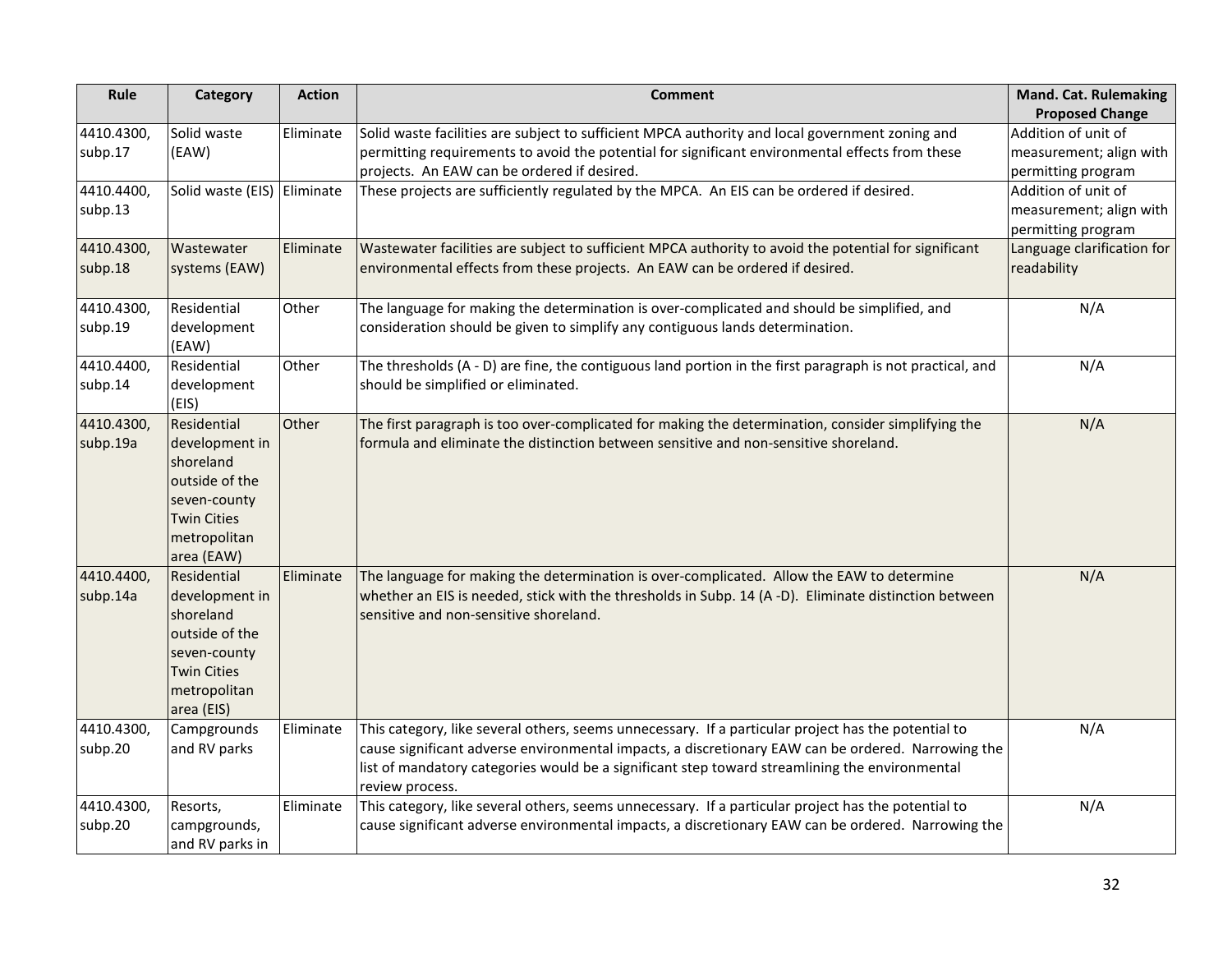| Rule                  | Category                                                           | <b>Action</b>              | <b>Comment</b>                                                                                                                                                                                                                                                                                                                                                                                                                                                                                                                            | <b>Mand. Cat. Rulemaking</b><br><b>Proposed Change</b>          |
|-----------------------|--------------------------------------------------------------------|----------------------------|-------------------------------------------------------------------------------------------------------------------------------------------------------------------------------------------------------------------------------------------------------------------------------------------------------------------------------------------------------------------------------------------------------------------------------------------------------------------------------------------------------------------------------------------|-----------------------------------------------------------------|
|                       | shorelands<br>(EAW)                                                |                            | list of mandatory categories would be a significant step toward streamlining the environmental<br>review process.                                                                                                                                                                                                                                                                                                                                                                                                                         |                                                                 |
| 4410.4300,<br>subp.20 | Resorts,<br>campgrounds,<br>and RV parks in<br>shorelands<br>(EAW) | Other                      | Eliminate the distinction between sensitive and non-sensitive shoreland, all shoreland is sensitive.<br>Eliminate the threshold of common open space.                                                                                                                                                                                                                                                                                                                                                                                     | N/A                                                             |
| 4410.4400,<br>subp.26 | Resorts,<br>campgrounds,<br>and RV parks in<br>shorelands (EIS)    | Raise<br>threshold         | The 100 units threshold is too low, 200 is a more realistic number. The EAW will determine if there is<br>a need for further review.                                                                                                                                                                                                                                                                                                                                                                                                      | N/A                                                             |
| 4410.4300,<br>subp.22 | Highway<br>projects.                                               | Other                      | I have wanted to have the MEPA and FHWA's rules coincide to streamline the process. However,<br>FHWA and MnDOT are vague with triggers of: "Projects in this class are generally new construction,<br>reconstruction projects adding lanes, possibly with any of the following: • Large amounts of R/W •<br>Access modifications • Controversial environmental encroachments • More than minimal channel<br>change. This path requires, at a minimum, offering an opportunity for a public hearing, and may<br>require a public hearing." | Increase threshold                                              |
| 4410.4300,<br>subp.24 | Water<br>appropriations<br>and<br>impoundments                     | Eliminate                  | Water appropriations are subject to sufficient DNR authority to avoid the potential for significant<br>environmental effects from these projects. An EAW can be ordered if desired.                                                                                                                                                                                                                                                                                                                                                       | N/A                                                             |
| 4410.4300,<br>subp.24 | Water<br>appropriations<br>and<br>impoundments                     | Other                      | surface water for irrigation should be tied to Groundwater Management Areas - so it should say from<br>a single source water or groundwater management area". Consider a more stringent threshold in<br>these groundwater management areas.                                                                                                                                                                                                                                                                                               | N/A                                                             |
| 4410.4300,<br>subp.24 | Water<br>appropriations<br>and<br>impoundments                     | Raise<br><b>Ithreshold</b> | Subpart 24a - suggest increasing the trigger for an EAW for water appropriations to higher than the<br>current threshold of 30,000,000 gallons per month (~700gpm). Consider exemption for mining pit<br>dewatering purposes.                                                                                                                                                                                                                                                                                                             | N/A                                                             |
| 4410.4300,<br>subp.26 | Stream<br>diversion                                                | Other                      | An EAW should not be required for projects that are implemented as the result of a regulatory<br>requirements (e.g restoration of a stream which was required by the 404 permit) or other projects<br>the purpose of which is to improve environmental conditions.                                                                                                                                                                                                                                                                        | Addition of RGU;<br><b>Exclusion for habitat</b><br>improvement |
| 4410.4300,<br>subp.26 | Stream<br>diversion                                                | Raise<br>threshold         | The linear foot requirement should be raised for projects that are proposing realignment to improve<br>habitat conditions.                                                                                                                                                                                                                                                                                                                                                                                                                | Addition of RGU;<br><b>Exclusion for habitat</b><br>improvement |
| 4410.4300,<br>subp.27 | Wetland and<br>public waters<br>(EAW)                              | Other                      | Add DNR as additional RGU. Perhaps increase category to capture additional wetland areas                                                                                                                                                                                                                                                                                                                                                                                                                                                  | Addition of RGU; change<br>for readability                      |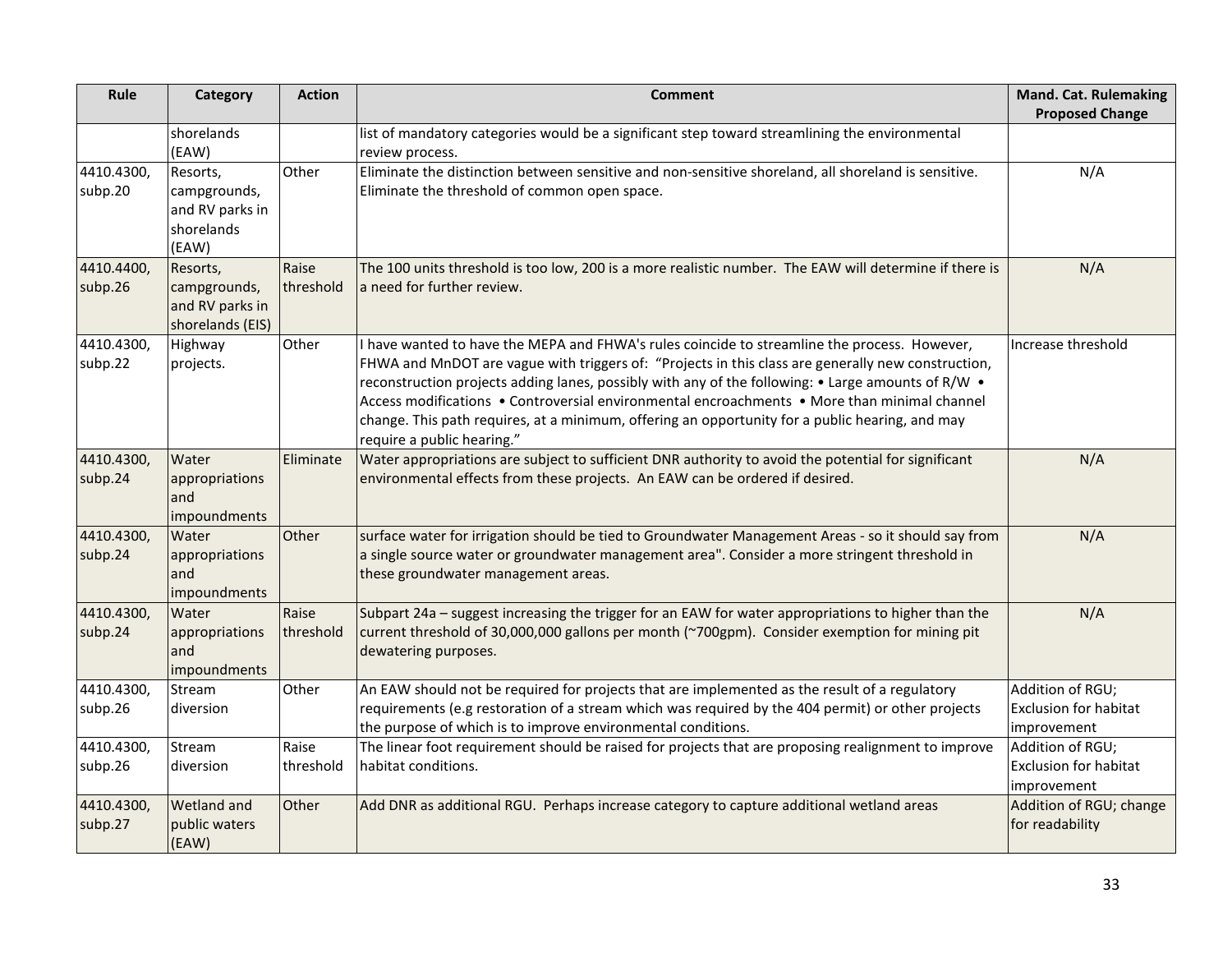| Rule                   | Category                                                                | <b>Action</b>      | <b>Comment</b>                                                                                                                                                                                                                                                                                                                                                                 | <b>Mand. Cat. Rulemaking</b><br><b>Proposed Change</b>     |
|------------------------|-------------------------------------------------------------------------|--------------------|--------------------------------------------------------------------------------------------------------------------------------------------------------------------------------------------------------------------------------------------------------------------------------------------------------------------------------------------------------------------------------|------------------------------------------------------------|
| 4410.4300,<br>subp.27  | Wetland and<br>public waters<br>(EAW)                                   | Eliminate          | Wetland impacts are sufficiently regulated under WCA and Sections 404 and 401 of the Clean water<br>act to avoid the potential for significant environmental effects. An EAW can be ordered if desired.                                                                                                                                                                        | Addition of RGU; change<br>for readability                 |
| 4410.4400,<br>subp.20  | Wetland and<br>public waters<br>(EIS)                                   | Eliminate          | These projects are sufficiently regulated by the federal, state and local governments. An EIS can be<br>ordered if desired.                                                                                                                                                                                                                                                    | Change to RGU                                              |
| 4410.4300,<br>subp.19  | Animal feedlots<br>(EAW)                                                | Raise<br>threshold | In today's modern farms, profitable practices mesh with best environmental practices. Rather than<br>animal units, simply checking a list of Best Management Practices plus monitoring as part of a permit<br>for the largest farms would be a better use of everyone's time. The largest farms, due to new<br>technologies, are often the best users of nutrients, not worst. | N/A                                                        |
| 4410.4300,<br>subp.19  | Animal feedlots<br>(EAW)                                                | Other              | Animal unit thresholds are arbitrary and should be based on actual quantifiable impacts.                                                                                                                                                                                                                                                                                       | N/A                                                        |
| 4410.4300,<br>subp.30  | Natural areas<br>(EAW)                                                  | Other              | Delete state trail corridor                                                                                                                                                                                                                                                                                                                                                    | Deletion of state trail<br>corridor - comment<br>addressed |
| 4410.4300,<br>subp.31  | Historical<br>properties<br>(EAW)                                       | Other              | See DNR recommendation on mandatory category rulemaking                                                                                                                                                                                                                                                                                                                        | Changes for readability -<br>comment addressed             |
| 4410.4300,<br>subp.31  | Historical<br>properties<br>(EAW)                                       | Eliminate          | Because it makes no sense to require a complete EAW for these projects absent other environmental<br>concerns.                                                                                                                                                                                                                                                                 | Changes for readability                                    |
| 4410.4300,<br>subp.32  | Mixed<br>residential and<br>industrial-<br>commercial<br>projects (EAW) | Eliminate          | This category, like several others, seems unnecessary. If a particular project has the potential to<br>cause significant adverse environmental impacts, a discretionary EAW can be ordered. Narrowing the<br>list of mandatory categories would be a significant step toward streamlining the environmental<br>review process.                                                 | N/A                                                        |
| 4410.4300,<br>subp.33  | Communication<br>s towers (EAW)                                         | Raise<br>threshold | Keep the category for sensitive areas (wild and scenic rivers, wilderness areas, etc.). It seems<br>unnecessary for must other areas.                                                                                                                                                                                                                                          | N/A                                                        |
| 4410.4300,<br>subp.34  | Sports or<br>entertainment<br>facilities (EAW)                          | Other              | This category, like several others, seems unnecessary. If a particular project has the potential to<br>cause significant adverse environmental impacts, a discretionary EAW can be ordered. Narrowing the<br>list of mandatory categories would be a significant step toward streamlining the environmental<br>review process.                                                 | N/A                                                        |
| 4410.4300,<br>subp.36a | Land<br>conversions in<br>shoreland                                     | Other              | "Land Conversion" should be clearly defined, and consideration should be given to the local<br>comprehensive plan                                                                                                                                                                                                                                                              | <b>Exclusion for habitat</b><br>improvement                |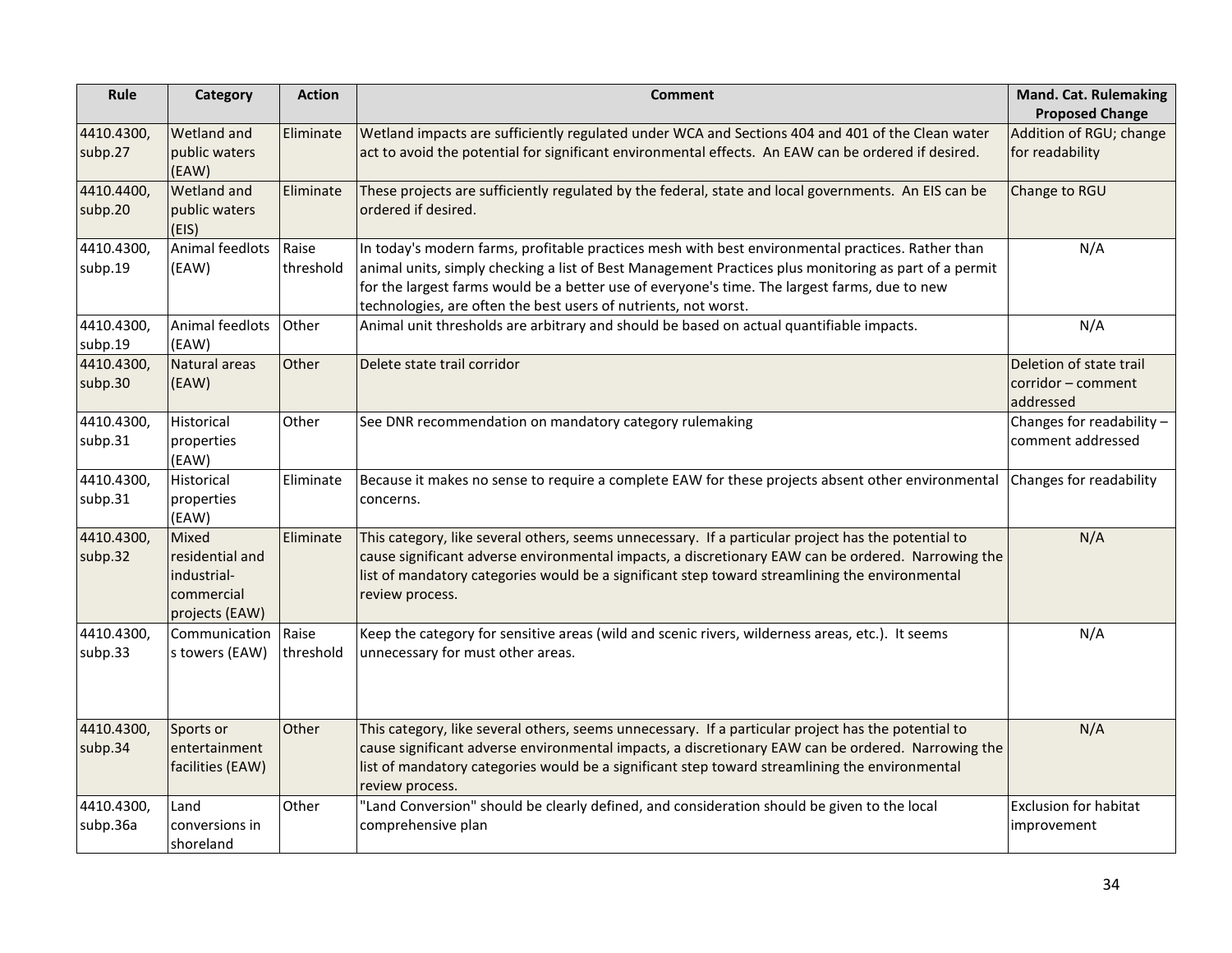| Rule       | Category       | <b>Action</b> | <b>Comment</b>                                                                              | <b>Mand. Cat. Rulemaking</b> |
|------------|----------------|---------------|---------------------------------------------------------------------------------------------|------------------------------|
|            |                |               |                                                                                             | <b>Proposed Change</b>       |
| 4410.4300, | Land           | <b>Other</b>  | See DNR Rulemaking comments.                                                                | <b>Exclusion for habitat</b> |
| subp.36a   | conversions in |               |                                                                                             | <i>limprovement</i>          |
|            | shoreland      |               |                                                                                             |                              |
| 4410.4300, | Recreational   | <b>Other</b>  | See DNR recommendation under EAW mandatory category rulemaking. Align and interpret session | Align with statutory         |
| subp.37    | <b>Itrails</b> |               | law.                                                                                        | changes                      |
|            |                |               |                                                                                             |                              |